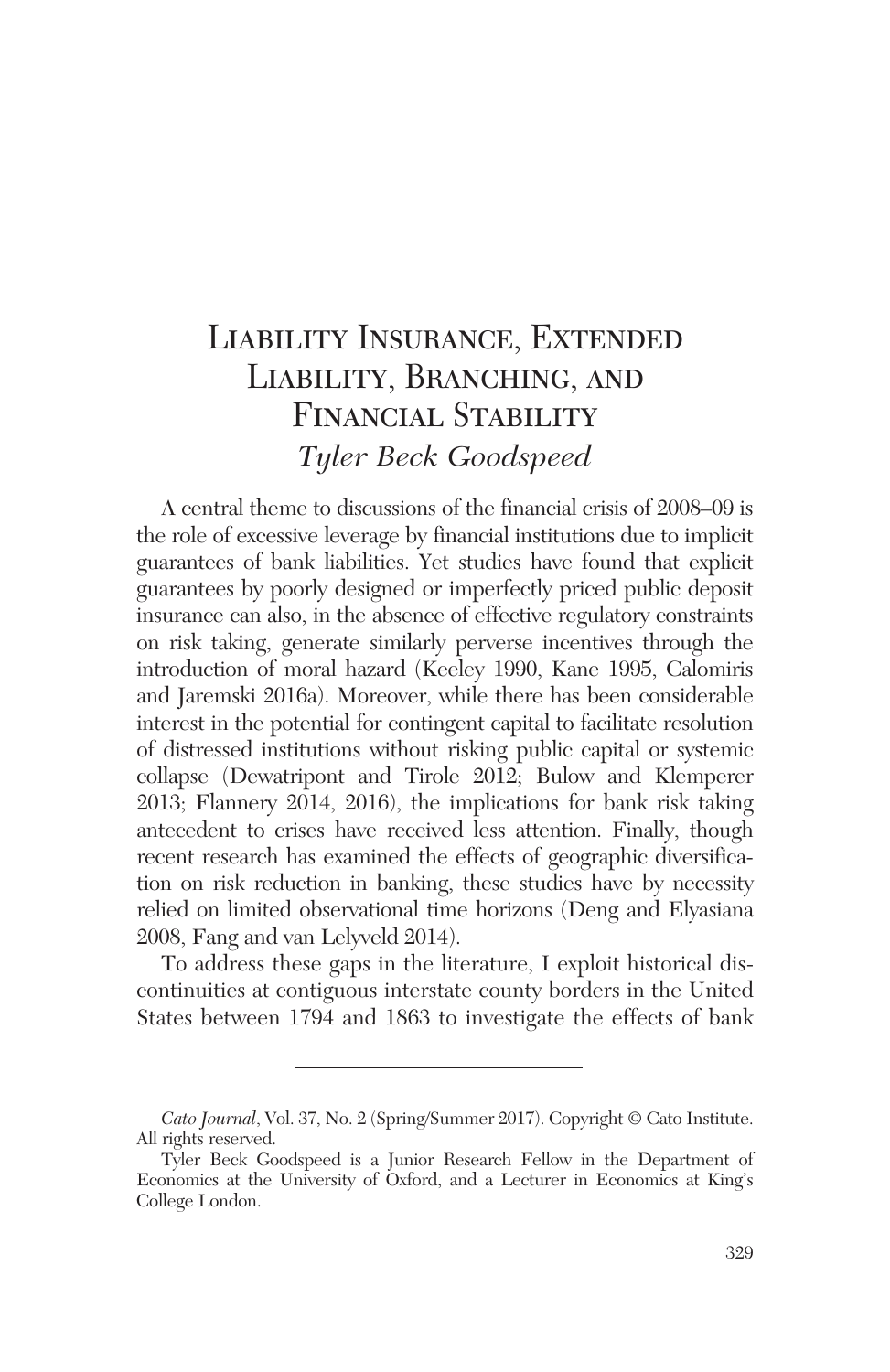liability insurance, extended shareholder liability, and geographic diversification on bank activity and stability. I find that, while branching lowered the probability of bank failure in noncrisis years and double liability did so in both noncrisis and crisis years, public and mutual liability insurance generally elevated the probability of failure. Moreover, I find that, whereas long-term coverage by double liability was associated with lower risk taking, the reverse was true of long-term coverage by mutual insurance or public insurance of circulating notes. Finally, I also find that long-term double liability attenuated, while long-term mutual insurance amplified, credit disintermediation during crises.

The effects of bank liability insurance, equity bail-ins through extended liability, and geographic diversification have been the subjects of considerable interest in historical contexts. Calomiris (1989, 1990), Wheelock and Wilson (1995), Weber (2014), and Calomiris and Jaremski (2016b) find that public insurance schemes prior to the establishment of the Federal Deposit Insurance Corporation (FDIC) engendered excessive risk taking and were less successful at protecting the payments system in the event of adverse shocks. Calomiris and Schweikart (1991) and Carlson and Mitchener (2006, 2009) additionally demonstrate that branching was generally a more effective means of protecting the payments system than insurance of bank liabilities. Meanwhile, though Grossman (2001) and Mitchener and Richardson (2013) find that banks in states with double liability had lower leverage, higher liquidity ratios, and lower failure rates than banks in states with limited liability, Macey and Miller (1992) and Bodenhorn (2016) instead observe higher measured leverage among double liability banks.

The problem with existing studies, however, is that variation in bank liability rules across states was likely highly nonrandom, correlating with differences in economic activity, as well as underlying social and cultural attitudes toward banking and bank regulation. Such unobservable correlates could result in significant omitted variable bias. To address this threat to identification in the literature, I employ a regression discontinuity approach, exploiting historical discontinuities in the provision of liability insurance, extended liability, and unit banking laws at contiguous interstate county borders in the pre–Civil War United States. Using a panel dataset spanning 1794–1863, I estimate average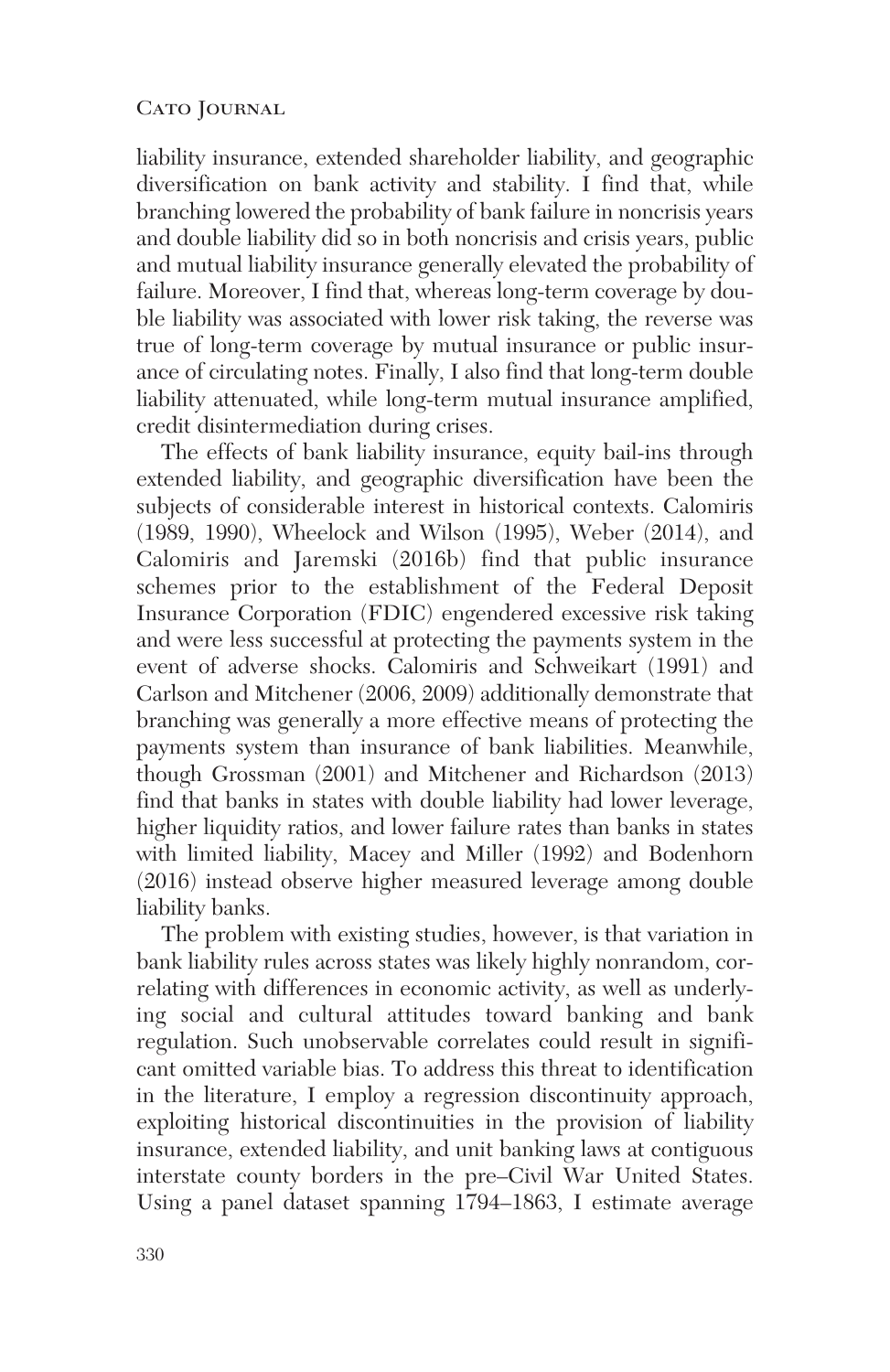differences in failure rates and balance sheet metrics for banks in counties covered by liability insurance, double liability, or unit banking laws, versus banks in paired contiguous border counties not covered. Utilizing recently digitized 19th-century decennial census data, I also directly control for a richer set of county-level covariates than was previously possible. Moreover, whereas prior studies have estimated binary treatment effects in any given year, my primary focus is instead the effects of longer periods of coverage by liability insurance, double liability, or branching on bank activity and failure rates. This approach allows for analysis of the longer-term effects of the relevant policy treatments on ex ante bank behavior.

I find that, while double liability in any given year was not associated with lower predicted probabilities of bank failure, the longer the period of coverage by double liability the lower the probability of bank failure, in both crisis and noncrisis years. Similarly, while the permission of branch banking in any given year was generally unassociated with differences in the predicted probability of bank failure, the longer the period of coverage by branching the lower the probability of bank failure, though only during noncrisis years. In contrast, while the effects of public and mutual insurance of all bank debts or circulating notes only in any given year on the probability of bank failure were mixed, the longer the period of coverage by mutual insurance of all debts or circulating notes only, or by public insurance of circulating notes, the higher the probability of failure during noncrisis, crisis, or all years, respectively.

I also find that public and mutual liability insurance, double liability, and branch banking significantly affected bank lending portfolios and methods of funding, with implications for balance sheet risk. Over the long term, double liability was strongly associated with lower risk taking. Not only were banks operating under double liability less leveraged, they also maintained higher reserve ratios, were less reliant on deposits versus notes for funding, and were relatively less exposed to real estate. While branching was associated with greater reliance on interbank borrowing, it was also associated with less reliance on deposits versus notes, higher reserve ratios, and lower real estate exposure. In contrast, mutual insurance of circulating notes had a significant positive effect on bank leverage, while both public and mutual insurance of circulating notes or all debts were associated with increased exposure to real estate and/or interbank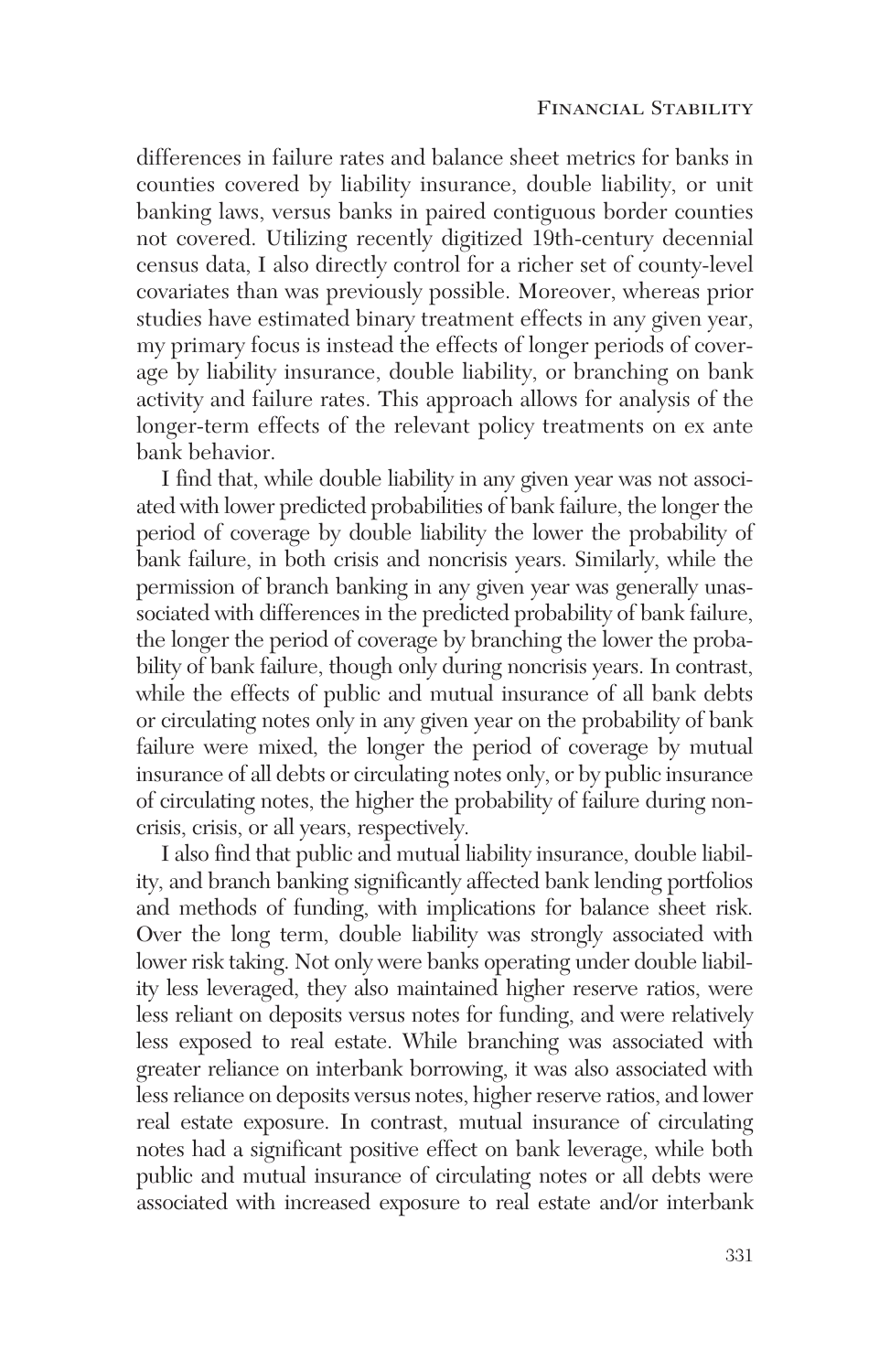lending, greater reliance on deposit-taking and/or interbank borrowing versus note issuance, and lower reserve ratios.

Additionally, I find that long-term double liability significantly attenuated outflows of bank deposits and declines in note circulation during the Panic of 1857 and was associated with large relative increases in both aggregate lending and interbank lending during and immediately following the crisis. In contrast, long-term coverage by mutual liability insurance amplified both deposit withdrawals and contractions in note circulation, as well as contractions in overall and interbank lending, while public liability insurance and branching were generally ineffective at mitigating credit disintermediation during the crisis.

# Literature Review

The theoretical case for bank liability insurance is that banks are uniquely vulnerable to panics because they issue short-term liabilities that are redeemable on a first-come, first-served basis and backed by longer-term "opaque" assets whose value is not readily observable or ascertainable by creditors, particularly depositors and noteholders. Thus, adverse shocks that elevate the probability of insolvency among some tranche of bank borrowers can provoke preemptive withdrawals from all banks as asymmetrically informed creditors, able to detect that a shock has occurred but unable to ascertain its incidence, seek to avoid being last in line for redemption (Diamond and Dybvig 1983). Such fears can become self-fulfilling as financial institutions facing reserve drains are consequently compelled to engage in forced asset sales, and can furthermore result in widespread credit disintermediation as banks contract lending and even defensively suspend convertibility (Calomiris 1989). Liability insurance mitigates the incentive for such runs, and in the event of suspension of payments can furthermore mitigate the incentive of insiders to unload bad bank claims onto unknowledgeable creditors (Diamond and Dybvig 1986).

The extant theoretical and empirical literature on bank liability insurance, however, has highlighted that bank liability insurance also has the potential to introduce substantial moral hazard if the insurance is imperfectly or unfairly priced. With privatized gains and socialized losses, banks are encouraged to substitute debt for equity and to maintain lending portfolios with higher risk–return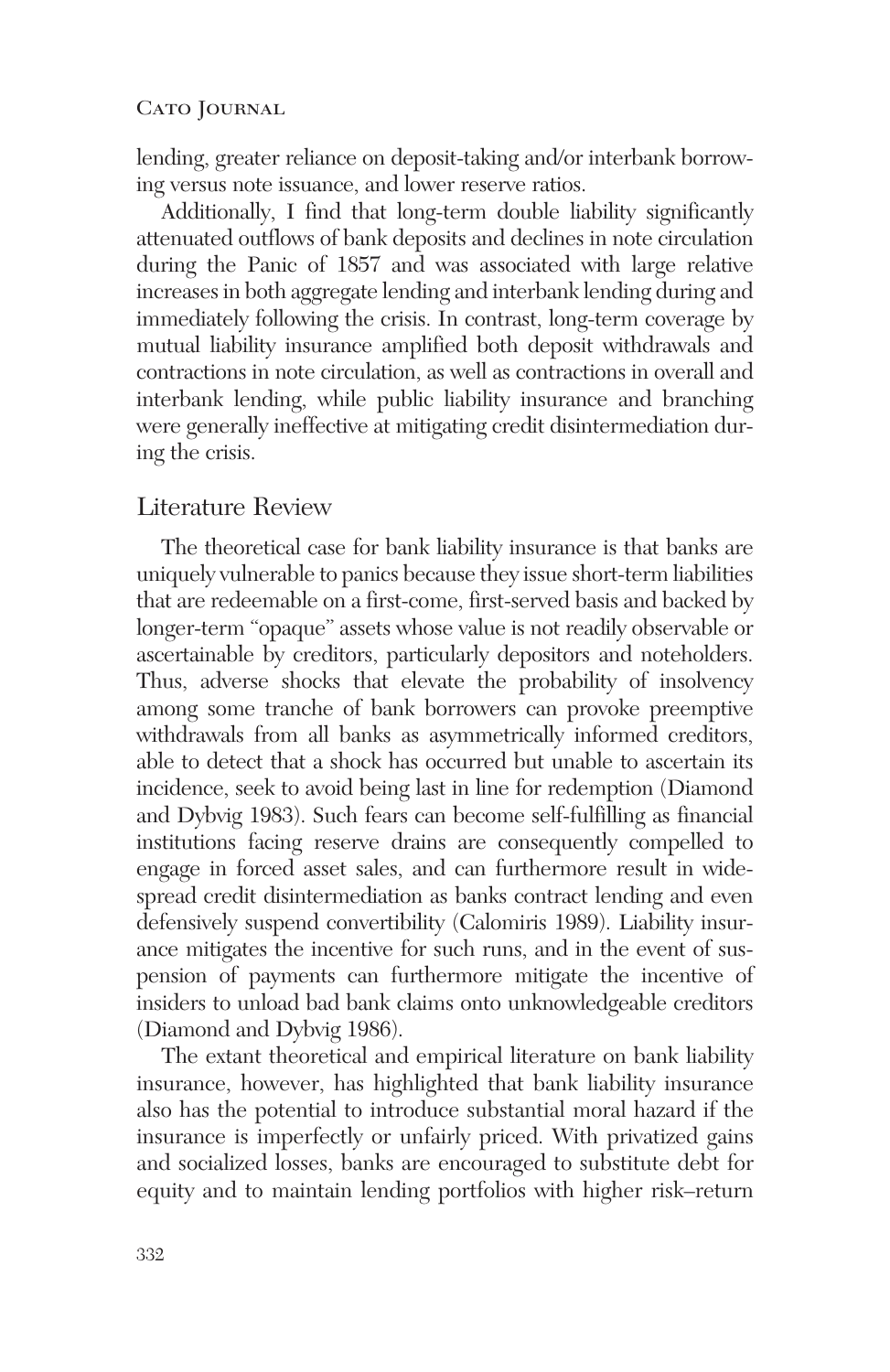profiles, while depositors and other creditors have diminished incentives to monitor bank risk through withdrawal of funds from high-risk banks.

Calomiris (1990), Wheelock and Wilson (1995), and Weber (2014) accordingly find that pre-FDIC state-level experiments with bank deposit insurance were generally failures, suffering from considerable moral hazard and adverse selection. State-sponsored insurance funds encouraged excessive leverage and asset growth and multiplication of banks, and furthermore failed to protect the payments system in the event of adverse financial shocks. Insured banks were more likely both to fail and to suffer larger declines in asset values. Calomiris (1990) and Weber (2014) also find, however, that privately administered mutual insurance schemes with mutual monitoring were generally more effective at mitigating the problem of moral hazard, reducing bank failure rates, and protecting the payments system during banking crises.

Calomiris (1990), Calomiris and Schweikart (1991), and Carlson and Mitchener (2006, 2009) further find that unit banking laws (prohibitions of branch banking) amplified the effects of adverse shocks to the payments system and were associated with higher failure rates during banking crises.<sup>1</sup> While this observation was initially attributed to the stabilizing effects of greater portfolio diversification and coordination among branch banks, Carlson (2001) and Calomiris and Mason (2003) find evidence that branching banks exploited the diversification of spatial and sectoral risk in loan portfolios to pursue strategies to increase leverage and reduce reserves, rendering them more vulnerable to macroeconomic shocks. Carlson and Mitchener (2006, 2009) instead argue that branching generated a competition externality that, by raising efficiency and profitability, improved the survivability of incumbent, nonbranched banks.

The extant theoretical and historical literature suggests that double liability for bank shareholders was introduced to attenuate moral hazard but was ambiguously effective in doing so. Ceteris paribus, efficient contract design holds that in contexts of asymmetric information liability should be assigned, first, to the contract party facing the lowest cost of acquiring information and, second, to the contract

<sup>&</sup>lt;sup>1</sup>Calomiris (1990) further observes that all states adopting insurance funds were unit banking states.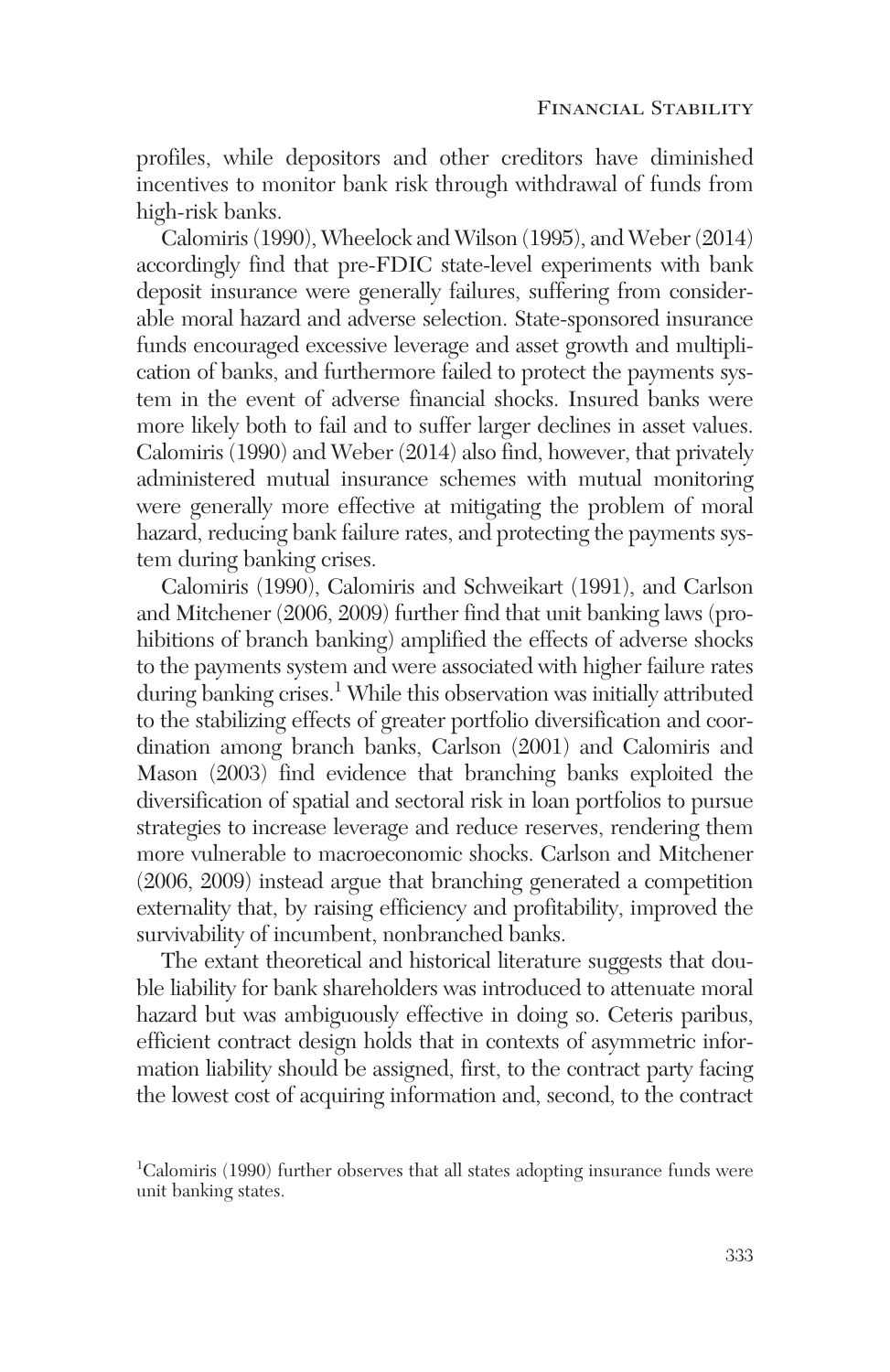party that is least risk averse. Limited liability may thus be particularly inefficient in banking if knowledge of the true value of a bank's assets is asymmetric—owners know more than creditors—and if bank creditors are more risk averse than bank owners. Assuming the standard contractual model in banking—issuing short-term, liquid liabilities to fund longer-term, opaque, and relatively illiquid loans we would expect these conditions to hold (Esty 1998, Hickson and Turner 2003).<sup>2</sup> Moreover, if depositors are at an informational disadvantage relative to shareholders and owner-managers, limited liability incentivizes the latter to pursue higher risk–return portfolios, in effect keeping them on the linear portion of their payoff matrix over a greater range of outcomes.

But while extended liability thus exposes shareholders to a contingent call, which lowers shareholder incentives to assume additional risk, it also creates an implicit, off-balance-sheet increase in bank capital, such that funding costs and measured leverage may fall. In theory, the net effect on the risk-taking incentives of shareholders and risk-monitoring incentives of creditors is therefore unclear.

The extant empirical evidence suggests that U.S. state-level double liability regimes may have mitigated the problem of moral hazard and thereby restrained excessive bank risk taking and lowered bank failure rates and creditor losses in the event failure, though the record is mixed. Macey and Miller (1992) find that recovery rates from failed banks with double liability exceeded recovery rates from failed banks with limited (single) liability, with final losses amounting to smaller percentages of total liabilities. Grossman (2001) demonstrates that banks in states with extended liability had lower failure rates, higher capital ratios, and higher liquidity ratios than banks in states with limited liability. Utilizing panel data, Mitchener and Richardson (2013) similarly find that extended liability reduced leverage ratios and was associated with banks' maintaining a larger share of retained earnings as a percentage of loans, rendering banks with extended shareholder liability better positioned to sustain significant declines in the value of their

 $\rm{^{2}F}$ or more comprehensive discussions of the potential drawbacks of extended liability, particularly concerning share transferability, see Acheson and Turner (2006), Hickson and Turner (2003), and Hickson, Turner, and McCann (2005).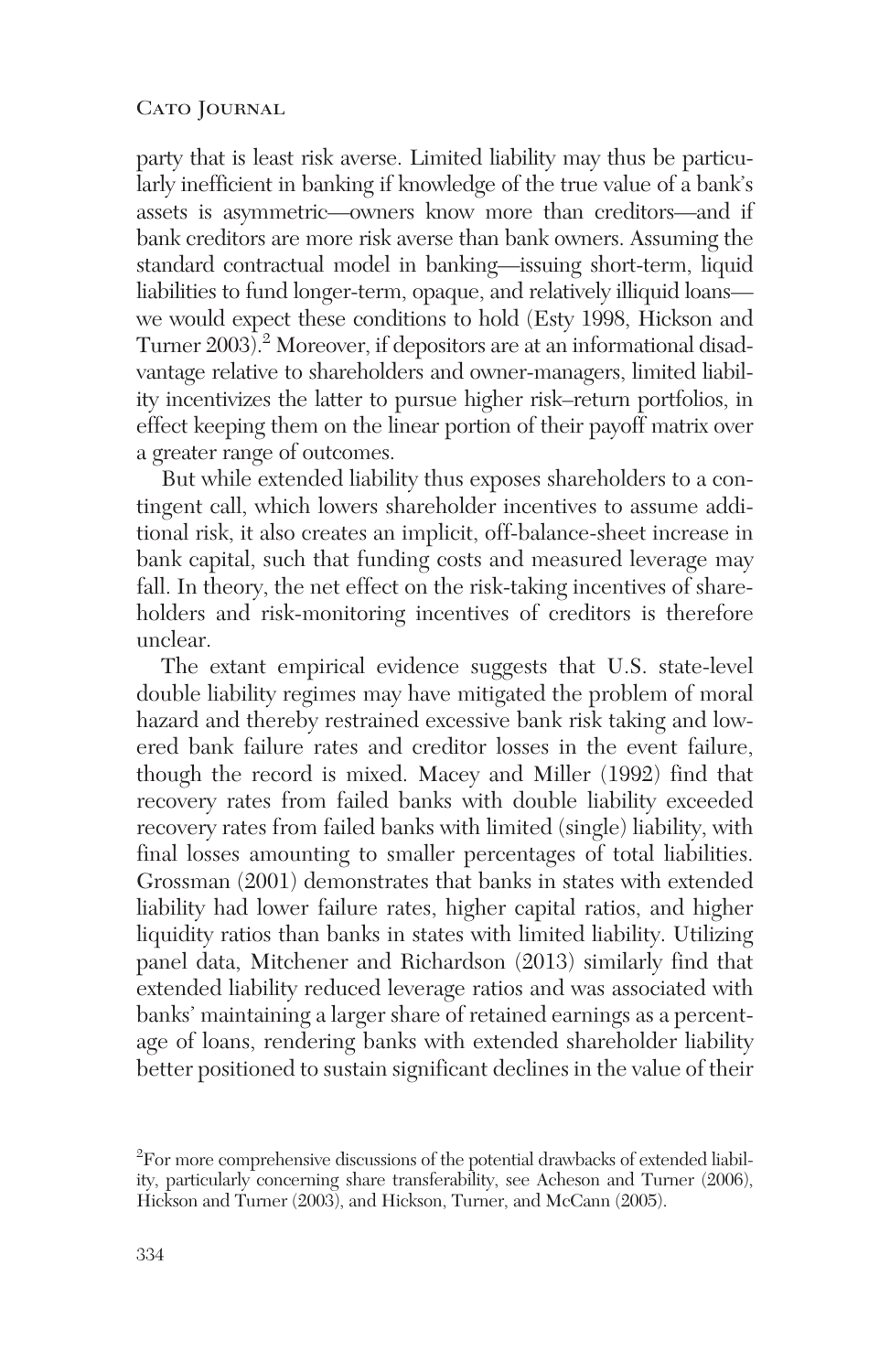asset portfolios. But Bodenhorn (2016) finds that double liability was in fact associated with higher measured bank leverage.

In contrast to the present study, however, the extant empirical literature relies on cross-sectional data, state-by-state case studies, or else national-level panels using cross-state variation. All three approaches likely fail to control for spatial heterogeneity in unobservable local economic characteristics that may have correlated both with adoption of different liability and branching regimes and with differential changes in bank balance sheets and failure rates. The present study therefore improves upon this literature, first, by including a more comprehensive set of county-level covariates that may have varied systematically across the discontinuity thresholds and correlated with differential bank outcomes and, second, by assigning banks to contiguous border county pairs by geolocation. Because border counties share relatively similar economic, geographic, social, and cultural characteristics, the regression discontinuity approach employed here attenuates potential omitted variable bias owing to unobservable county characteristics.

# Historical Background

In 1829, the state of New York became the first U.S. state to establish a bank liability insurance scheme, consisting of an insurance fund, into which all banks chartered or rechartered after the passage of the Safety Fund law had to pay an assessment; a board of commissioners with bank examination powers; and a specified list of investments qualifying as bank capital (FDIC 1998).<sup>3</sup> Between 1831 and 1858, five additional states—Vermont, Indiana, Michigan, Ohio, and Iowa—then followed suit. While Vermont and Michigan adopted the New York approach of establishing insurance funds, Indiana instead implemented a mutual insurance system requiring chartered banks to mutually guarantee the liabilities of a failed bank. The liability insurance programs adopted by Ohio and Iowa, meanwhile, incorporated elements of both approaches; though member banks were mutually bound, an insurance fund able to levy special assessments

<sup>&</sup>lt;sup>3</sup>Banks chartered prior to 1829 were not required to join, though 16 of the 40 existing banks elected to be rechartered and join the system. Under the Vermont system, banks chartered after 1831 were initially required to join the fund, but from 1841 newly chartered and rechartering banks could choose.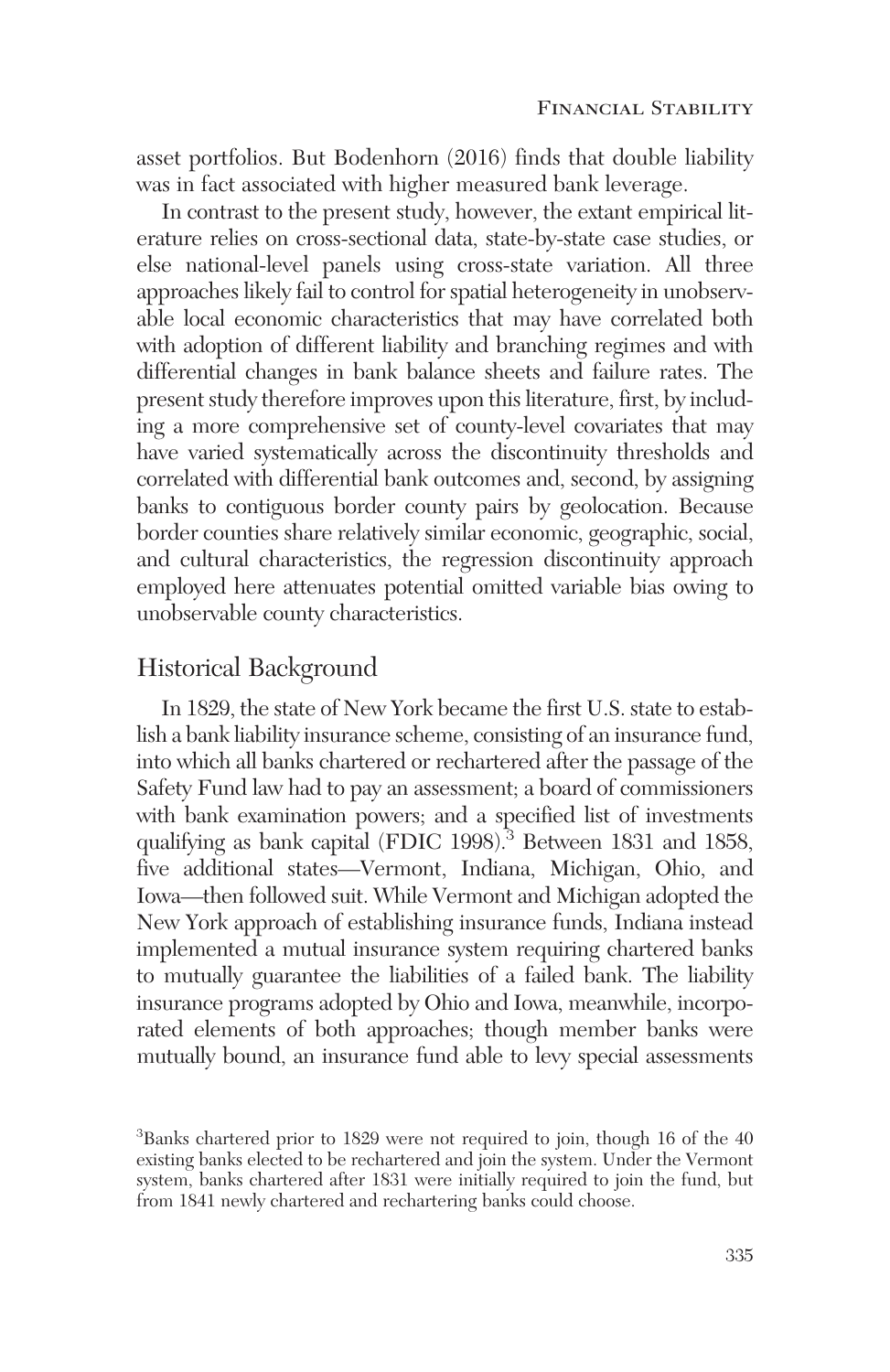was additionally available to reimburse the banks in the event mutual assurance was insufficient to fully satisfy creditors of failed banks. The insurance fund was then replenished through liquidation proceeds.

Though the Vermont, Indiana, Michigan, and New York (pre-1842) schemes insured all bank debts, the Ohio, Iowa, and New York (post-1842) schemes insured only circulating bank notes. The New York-style public insurance fund systems were funded by annual assessments of 0.50 percent of capital stock (0.75 percent in the case of Vermont), with a maximum annual levy of 3 percent (4.50 percent in the case of Vermont). The Ohio and Iowa funds were instead funded by a single 10 percent levy on note issues, while the Indiana mutual insurance system levied special assessments as necessary.4

Supervision varied from state to state. In states operating public insurance funds, bank commissioners—of which there were three were employees of the state. Though commissioners were granted full access to bank records, their actual powers were limited; banks could be shut down only if they were insolvent or had been acting in violation of the law establishing the state-sponsored fund (FDIC 1998, Weber 2014). In contrast, under the mutual guaranty programs in Indiana, Ohio, and Iowa, supervisory officials were predominantly selected by and accountable to member banks. Commissioners were furthermore granted considerable latitude to monitor and check unsound banking practices (FDIC 1998, Weber 2014).

Two factors in particular contributed to the demise of these antebellum experiments with liability insurance. The first was the emergence of the "free banking" movement in the 1830s, which developed in response to the closing of the Second Bank of the United States in 1836. To fill the subsequent credit void and in response to the Panic of 1837, many states enacted laws intended to ease barriers to entry into banking. Rather than mandating that chartered banks participate in a liability insurance scheme, these laws permitted banks to post bonds and mortgages with state officials in amounts equal to their outstanding note issues. Participation

4 Whereas the Ohioan and Iowan schemes provided for immediate payment of insured liabilities, creditors in New York, Vermont, and Michigan were paid only after final liquidation of failed institutions, while Indiana's program stipulated that creditors were paid within one year after an institutional failure if liquidation proceeds and shareholder contributions were insufficient to cover realized losses (FDIC 1998).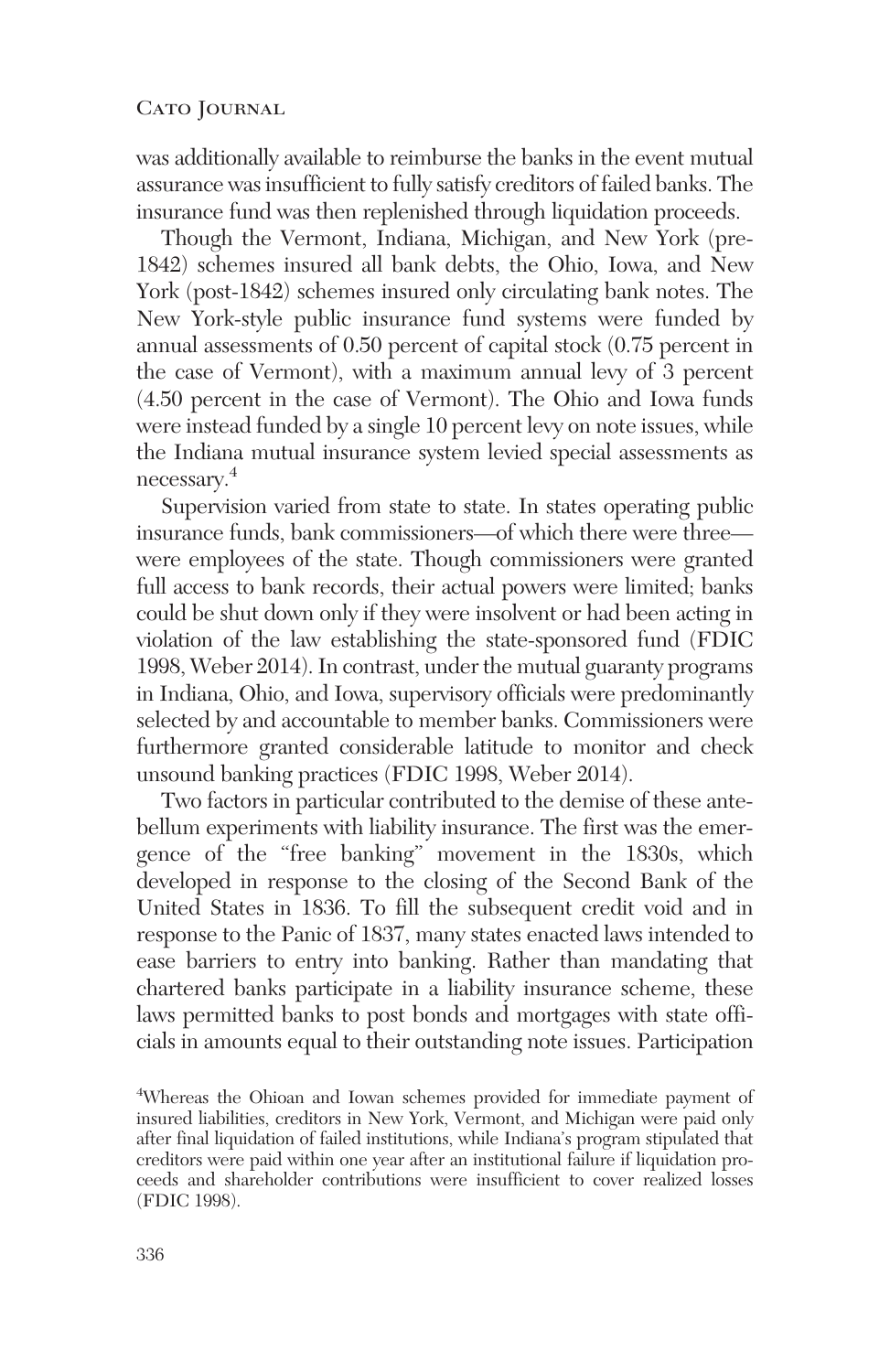in state insurance programs therefore declined as more banks elected to become "free banks," undermining the original design of the insurance systems and raising the risk of adverse selection. Similarly, second, when the federal government in 1865 levied a 10 percent tax on state-chartered bank note issues to induce more state-chartered banks to convert to national charters under the National Bank Act of 1863, membership in the state insurance systems declined to the point that they ceased to exist effectively (FDIC 1998, Weber 2014).

In addition to liability insurance, antebellum bank regulation also varied in the extent of shareholder liability for losses incurred by management. In 1808, Pennsylvania became the first state to impose double liability, but returned to limited liability two years later. In 1811, however, Massachusetts imposed double liability, followed by Rhode Island in 1818, New York in 1827 (rescinded in 1829, reinstated in 1850), Maine in 1831, New Hampshire and Ohio in 1842, Maryland and Indiana in 1851, and Wisconsin in 1852 (Bodenhorn 2016). Mitchener and Jaremski (2015) find that double liability was implemented in these early adopter states as a cheaper alternative to the establishment of formal regulatory or supervisory institutions.

Bodenhorn (2016) finds no evidence that the states that adopted double liability for bank shareholders in the first half of the 19th century differed systematically in other characteristics that may have been relevant to differential bank outcomes. Grossman (2007), however, finds that, for the early 20th century, more commercially developed states and states in which the costs of bank failures were expected to be relatively large were more likely to impose double liability. Nevertheless, from 1863 to 1933, limited liability was the exception rather than the rule. The National Bank Act of 1863 imposed double liability on shareholders in national banks, and by 1930 only four states (Alabama, Idaho, Louisiana, and Missouri) had single liability for state-chartered banks, with few substantial differences in wording between different state laws and between state and federal law (Macey and Miller 1992, Grossman 2007).5

The demise of double liability in banking came during the 1930s. Amendments to the federal National Bank Act and Federal Reserve

<sup>5</sup> Two exceptions were California, which imposed unlimited liability, and Colorado, which imposed triple liability (Macey and Miller 1992).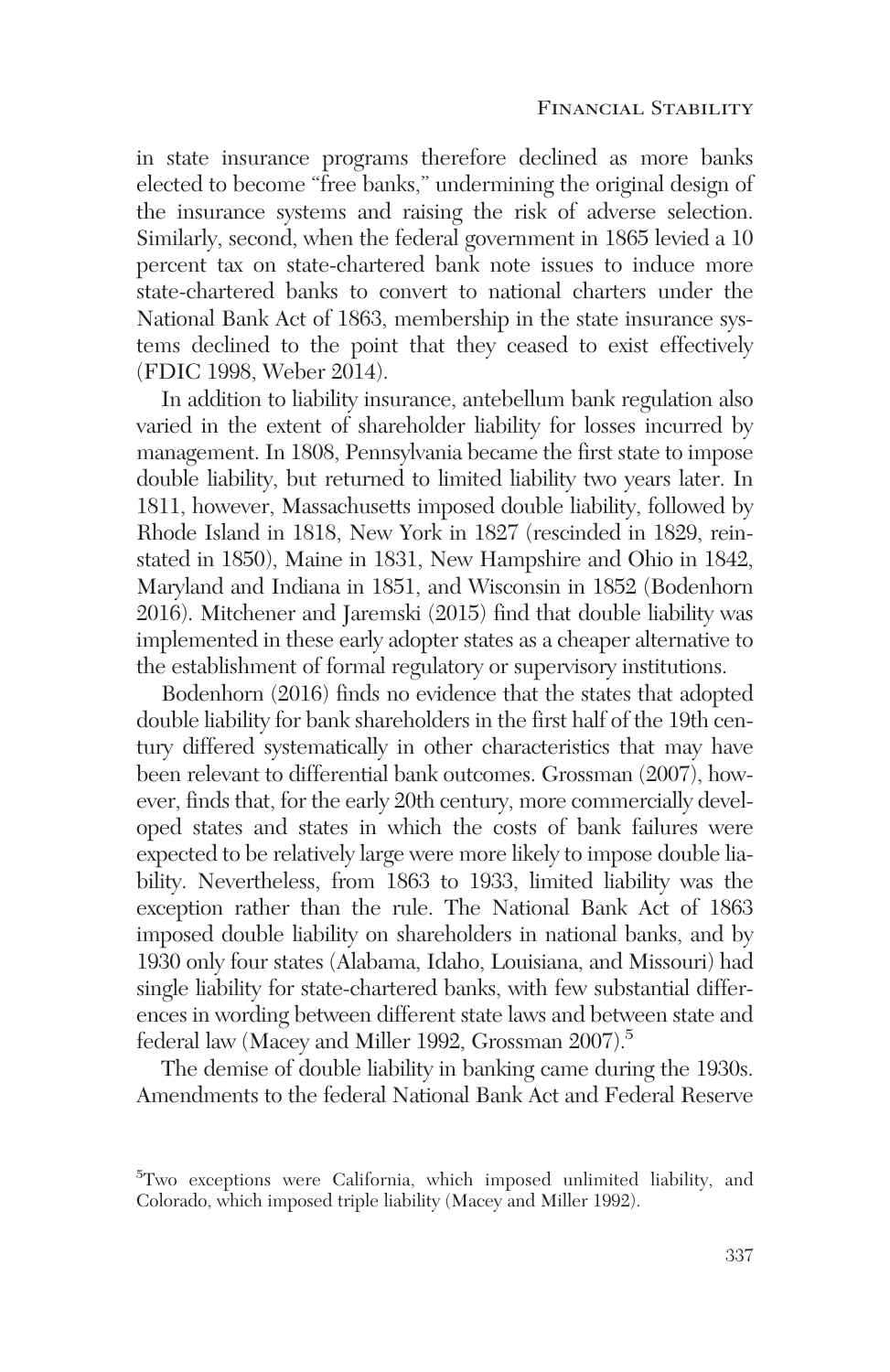Act in 1933 and 1935 eliminated double liability for shares in national banks (Grossman 2007). Macey and Miller (1992) furthermore identify three factors in the demise of double liability at the state level. First, the personal bankruptcy of many shareholders who had little role in the day-to-day management of failed banks generated political pressure on states to repeal extended liability laws. Second, the substantial waves of bank failures during the Great Depression seemed to suggest that double liability had not fulfilled its purpose. Third, the establishment of the FDIC in 1933 was seen to have rendered double liability redundant. Thus, by 1944, thirty-one states had repealed double liability, and it soon thereafter became "a dead letter everywhere" (Macey and Miller 1992).

It is important to note that, for the entirety of the period of analysis, U.S. banking remained highly fragmented. All banks of issue and deposit were established at the state level, and interstate banking was proscribed. In 1818, New York, for instance, prohibited any institution from issuing notes, accepting deposits, or extending loans without explicit legislative charter, while Ohio banned circulation of out-of-state notes (Bodenhorn 2003). Even after the relaxation of charter requirements during the "free banking" period from 1838 to 1863, the absence of uniformity in supervisory authority and regulatory standards meant transaction costs were high across state lines.<sup>6</sup> Because of the lack of nationwide clearinghouses, moreover, bank liabilities generally traded at discounts that were increasing in distance from the bank of origin. Finally, most state insolvency and bankruptcy laws favored in-state debtors and discriminated against out-of-state creditors, which further limited capital mobility across state borders (Bodenhorn 2003, Egan 2015).

## Data

I examine the impact of bank liability insurance (public or mutual insurance, of all debts or circulating bank notes only), extended (double) shareholder liability, and unit banking laws on U.S. financial stability between 1794 and 1863 by testing whether these regulatory

<sup>&</sup>lt;sup>6</sup>In particular, "free banking" laws imposed minimum capital requirements and mandated that capital subscriptions be paid up through purchases of state bonds, with the state comptroller then printing notes on behalf of the bank in strict proportion (Bodenhorn 2003).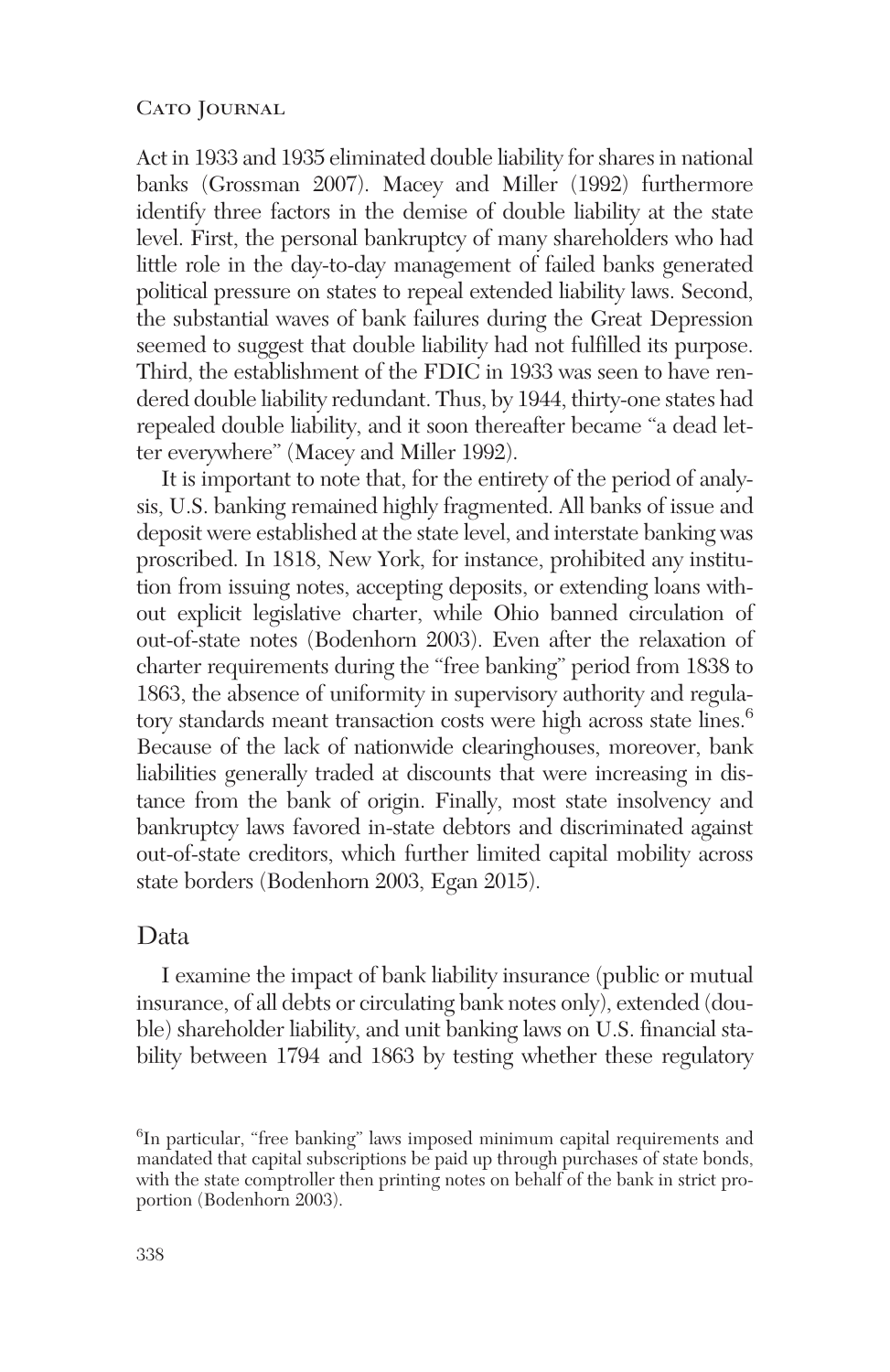regimes affected balance sheet size and composition and the probability of bank failure. Dates of bank entry and closure, as well as individual bank balance sheet data, are from Weber (2008). Because the Weber database includes only bank location at the municipality level, I assign banks to counties using the American National Standards Institute (ANSI) codes for U.S. places. I then pair contiguously adjacent interstate border counties.<sup>7</sup>

I obtain dates for coverage by a public insurance fund or mutual insurance from FDIC (1998), dates for coverage by double liability from Mitchener and Jaremski (2015) and Bodenhorn (2016), and dates for permission of branch banking from Dewey (1910) and Chapman and Westerfield (1942). After 1838 and 1841, respectively, newly chartered banks in New York and Vermont were no longer required to join the public liability insurance schemes, with most electing not to (Bodenhorn 2003, Weber 2014). I therefore classify only New York and Vermont banks chartered through 1838 and 1841, respectively, as covered by a public liability insurance fund during those periods for which membership was no longer mandated. The entire contiguous border county sample, coded by liability insurance coverage, is presented in Figure 1. The sample constitutes an unbalanced panel over 65 years of 972 banks located in 202 counties in 31 states and 157 contiguous county pairs, with 34,436 observations in total.<sup>8</sup>

Historical county-level population data, including both total population and population residing in municipalities with more than 2,500 inhabitants, are from the 1820, 1830, 1840, 1850, and 1860 decennial censuses.<sup>9</sup> Agricultural and manufacturing output by value (natural logarithm transformed), as well as binary indicator variables for the county-level presence of a railway and/or navigable waterway, are from the 1840, 1850, and 1860 censuses.<sup>10</sup>

<sup>&</sup>lt;sup>7</sup>I define contiguously adjacent counties as counties sharing a common land or riparian border.

 ${}^{8}_{8}$ Many banks in the sample have multiple observations within a single year.

<sup>&</sup>lt;sup>9</sup>I do not use population statistics from the pre-1820 decennial censuses as many counties have incomplete data.

<sup>10</sup>County-level agricultural and manufacturing output data, as well as data on the presence of a navigable waterway, are not available prior to the 1840 census. Data on the presence of a railway are not available prior to the 1850 census.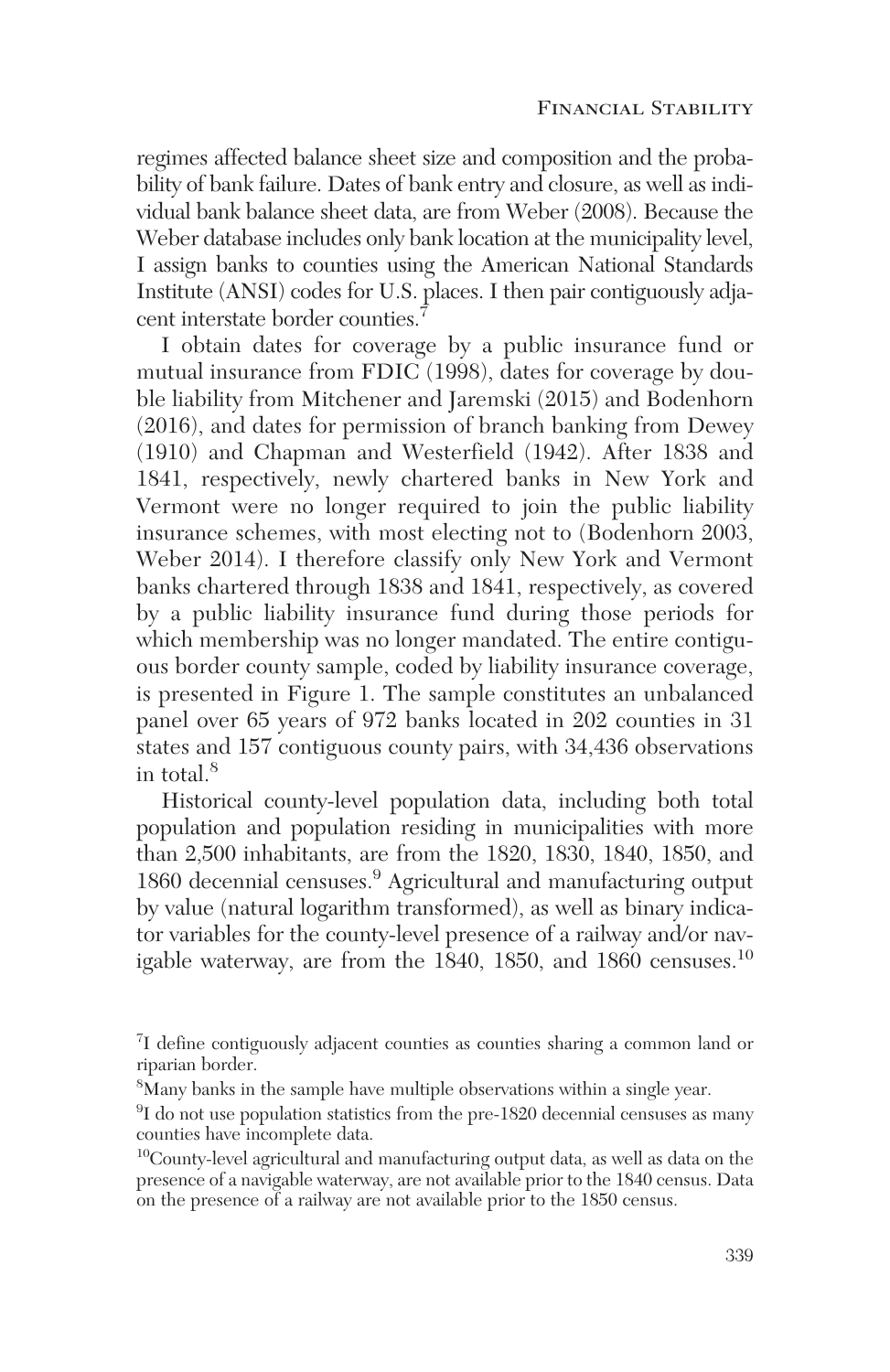

FIGURE 1

I assign county-level values to individual bank observations by the most proximate census year. All observations within years 0 through 4 of a decade are thus assigned values from the immediately preceding census; all observations in years 5 through 9 of a decade are thus assigned values from the immediately succeeding census. Summary statistics are reported in Table 1.

# Empirical Framework

The empirical approach is based on estimating average differences in bank failure rates and balance sheet metrics for banks in counties covered by liability insurance (a public insurance fund or mutual insurance, insuring all bank debts or circulating bank notes only), double liability, or branch banking for an additional year versus failure rates and balance sheet metrics for banks in contiguous border counties not so covered. I define bank failure, *Ficsbt*, for bank *i*, in county *c*, in state *s*, along border segment *b*, at time *t* as a binary variable assuming a value of 1 if bank *i* extended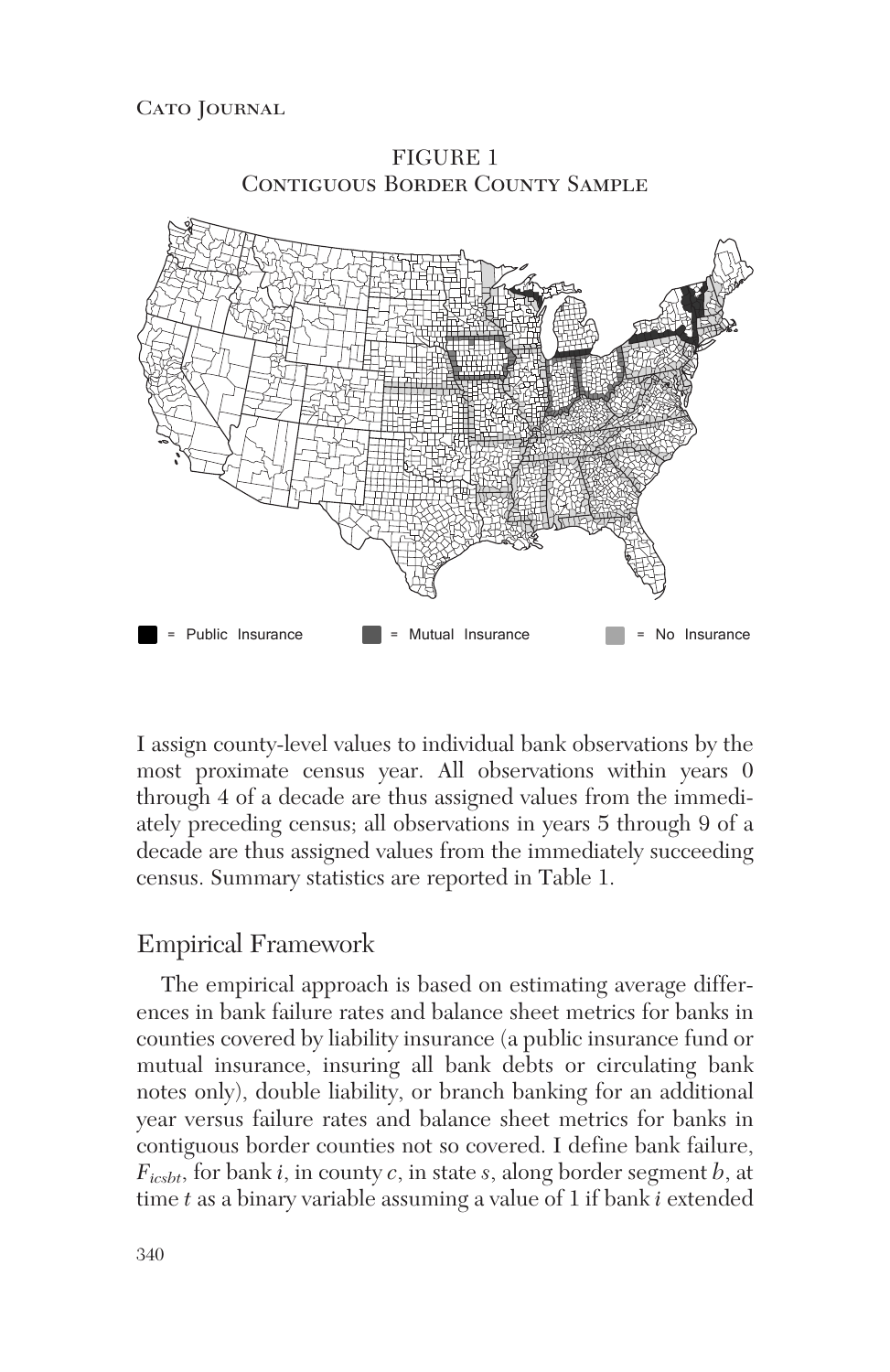|                                                                                                                                                                                                                                                                     |                     |                     | SUMMARY STATISTICS<br>TABLE 1     |                            |                      |                   |                 |
|---------------------------------------------------------------------------------------------------------------------------------------------------------------------------------------------------------------------------------------------------------------------|---------------------|---------------------|-----------------------------------|----------------------------|----------------------|-------------------|-----------------|
|                                                                                                                                                                                                                                                                     | Insurance<br>Public | Insurance<br>Mutual | Insurance<br>$\tilde{\mathsf{X}}$ | Liability<br><b>Double</b> | Liability<br>Limited | Banking<br>Branch | Banking<br>Unit |
| Failure Rate                                                                                                                                                                                                                                                        | 0.379               | 0.365               | 0.145                             | 1.094                      | 0.336                | 1.187             | 0.203           |
| Leverage Ratio                                                                                                                                                                                                                                                      | 3.246               | 3.978               | 2.075                             | 2.232                      | 2.541                | 2.990             | 2.195           |
| Deposit Ratio                                                                                                                                                                                                                                                       | 0.226               | 0.241               | 0.135                             | 0.160                      | 0.153                | 0.215             | 0.141           |
| Notes Ratio                                                                                                                                                                                                                                                         | 0.247               | 0.332               | 0.261                             | 0.239                      | 0.286                | 0.284             | 0.253           |
| Interbank Borrowing Ratio                                                                                                                                                                                                                                           | 0.065               | 0.035               | 0.025                             | 0.024                      | 0.047                | 0.057             | 0.027           |
| Real Estate Lending Ratio                                                                                                                                                                                                                                           | 0.023               | 0.014               | 0.021                             | 0.017                      | 0.027                | 0.27              | 0.020           |
| Interbank Lending Ratio                                                                                                                                                                                                                                             | 0.82                | 0.111               | 0.072                             | 0.067                      | 0.085                | 0.090             | 1.071           |
| Cash Ratio                                                                                                                                                                                                                                                          | 1.091               | 0.122               | 1.055                             | 0.050                      | 0.083                | 1.100             | 0.054           |
| $\geq$                                                                                                                                                                                                                                                              | 7,248               | 797                 | 26,362                            | 19,472                     | 14,935               | 7,429             | 26,978          |
| NOTES: Each column reports sample averages of the indicated variable by public liability insurance (of all debts or circulating<br>notes only), mutual liability insurance (of all debts or circulating notes only), double liability, and branch banking coverage. |                     |                     |                                   |                            |                      |                   |                 |

## Financial Stability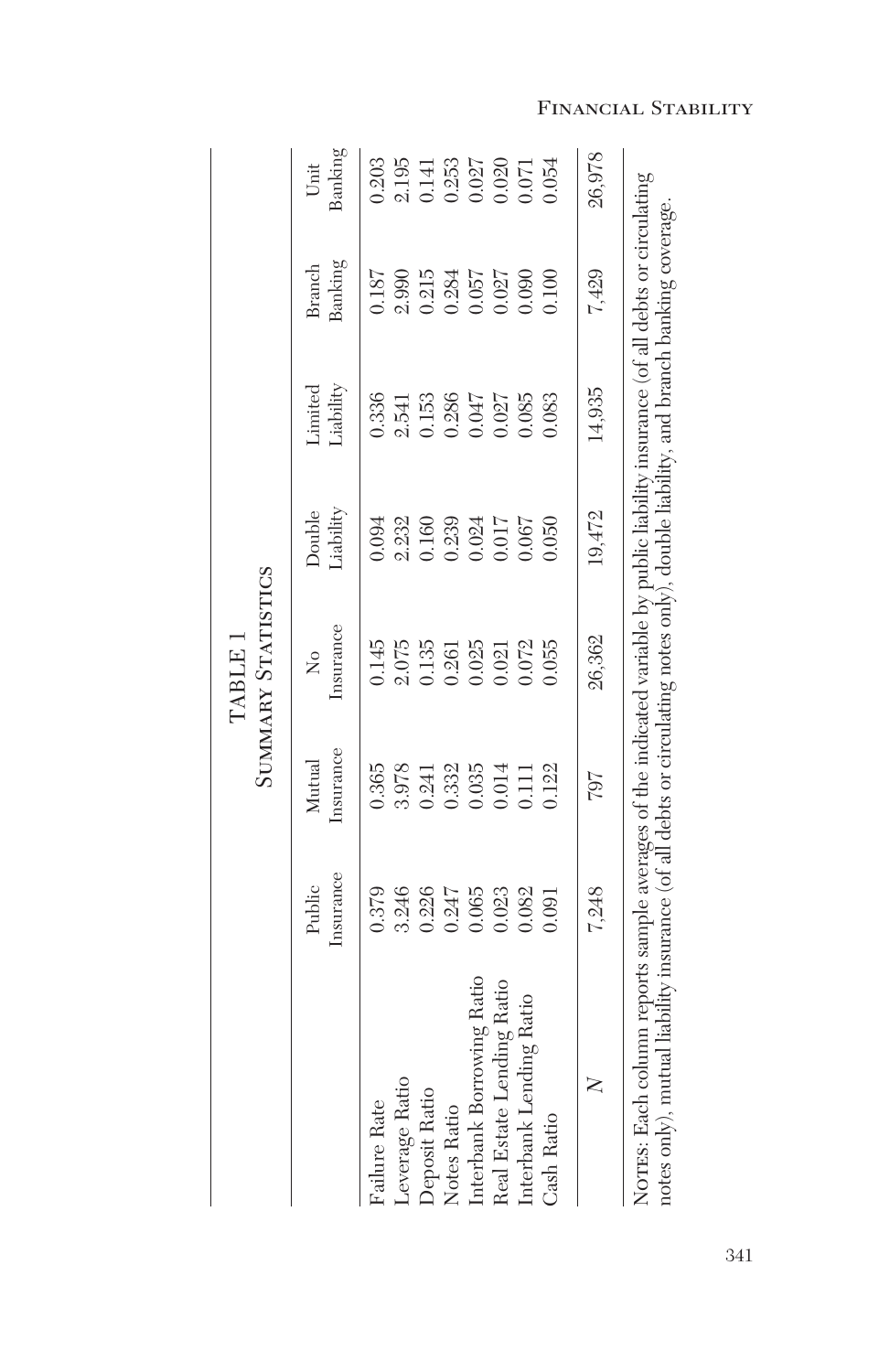loans at time *t* but not at time  $t + 1$ , and 0 otherwise.<sup>11</sup> I therefore estimate:

(1) 
$$
F_{ic s b t} = \beta_{0t} + \beta_{1t} \text{Public}_{st}^{All} + \beta_{2t} \text{Public}_{st}^{Notes} + \beta_{3t} \text{Mutual}_{st}^{All} + \beta_{4t} \text{Mutual}_{st}^{Notes} + \beta_{5t} \text{Double}_{st} + \beta_{6t} \text{Branch}_{st} + X_{ct}' \delta + \lambda_c + \phi_{bn} + \varepsilon_{ic s b t}
$$

and

(2) 
$$
Y_{ic s b t} = \beta_{0t} + \beta_{1t} Public_{st}^{All} + \beta_{2t} Public_{st}^{Notes}
$$
  
+ 
$$
\beta_{3t} Mutual_{st}^{All} + \beta_{4t} Mutual_{st}^{Notes}
$$
  
+ 
$$
\beta_{5t} Double_{st} + \beta_{6t} Branch_{st}
$$
  
+ 
$$
X_{ct}'\delta + \lambda_c + \phi_{bn} + \varepsilon_{ic s b t}
$$

where  $Y_{icsht}$  is the outcome variable of interest for bank  $i$ , in county  $c$ , in state *s*, along border segment *b*, at time *t*. *Public<sub>st</sub>*<sup>*All,Notes*</sup>,  $\dot{M}$ utual<sub>st</sub><sup>All,Notes</sup>, *Double<sub>st</sub>*, and *Branch<sub>st</sub>* are continuous variables denoting the number of years state *s* at time *t* had mandated public liability insurance (covering *All* debts or just *Notes*), mutual liability insurance (covering *All* debts or just *Notes*), double liability, or allowed branch banking, respectively;  $X_{ct}$  is a vector of county-level covariates that includes total population and population residing in municipalities of more than 2,500 inhabitants, agricultural and manufacturing output by value (in natural logarithms), and railway and navigable waterway indicator variables;  $\lambda_c$  is a set of county fixed effects;  $\phi_{bn}$  is a set of contiguous county pair-by-year-specific fixed effects; and  $\varepsilon_{icsht}$  is an error term encompassing all other omitted factors.

As an alternative specification, I also estimate Eqs.  $(1)$  and  $(2)$  with *Publicst All,Notes*, *Mutualst All,Notes*, *Doublest*, and *Branchst* as binary indicator variables equal to 1 if state *s* at time *t* mandated public liability insurance (covering *All* debts or just *Notes*), mutual liability insurance (covering *All* debts or just *Notes*), double liability, or allowed branch banking, respectively, and equal to 0 otherwise.

<sup>&</sup>lt;sup>11</sup>The linear probability model employed here permits an easier interpretation of estimated coefficients than in alternative nonlinear specifications, including hazard models. In addition, coefficients in a linear model directly measure marginal effects for the probability that an outcome occurs. However, since *F* is a binary discrete variable, the variance is heteroscedastic. To correct for this, I compute robust standard errors (see below).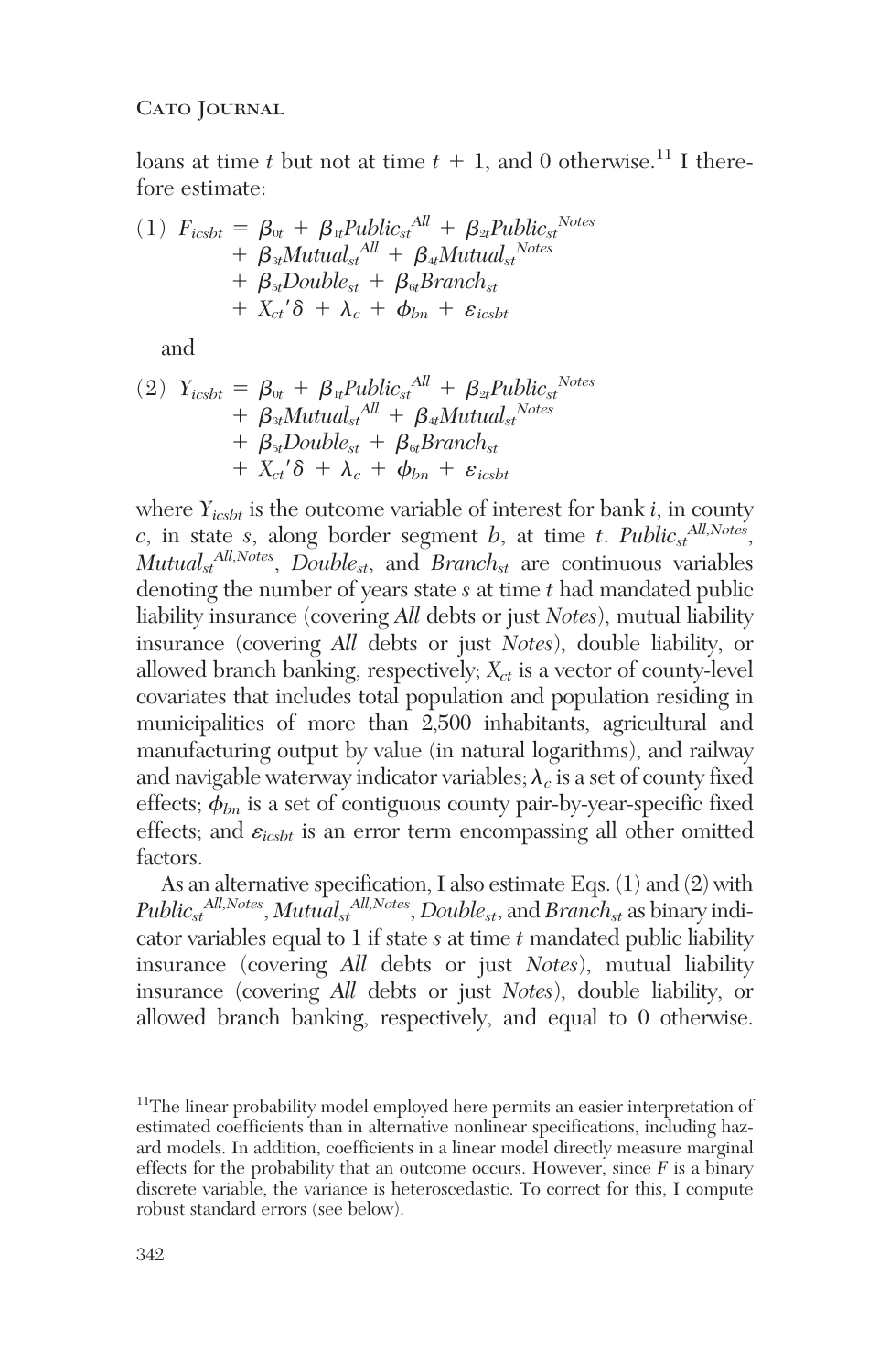Reclassifying *Publicst All,Notes*, *Mutualst All,Notes*, *Doublest*, and *Branchst* as binary variables and comparing the estimated coefficients with estimated coefficients for their continuous analogs allows us to distinguish the effects of changes in bank incentives, which may require time to manifest in observable outcomes, from the effects of simple regulatory implementation or non-implementation.

In addition, to evaluate whether banks in counties covered by liability insurance, double liability, or branch banking for a longer period experienced systematically different balance sheet changes during and in the immediate aftermath of a crisis, compared to banks in contiguous border counties not so covered, I also estimate average differences in balance sheet changes at the policy discontinuity thresholds in 1857 and 1858, relative to 1856 means:

(3) 
$$
Y_{icsb1857,1858} - Y_{icsb1856} = \beta_{0t} + \beta_{1t} \text{Public}_{st}^{All} + \beta_{2t} \text{Public}_{st}^{Note}
$$
  
+  $\beta_{3t} \text{Mutual}_{st}^{All} + \beta_{4t} \text{Mutual}_{st}^{Note}$   
+  $\beta_{5t} \text{Double}_{st} + \beta_{6t} \text{Branch}_{st}$   
+  $X_{ct}' \delta + \lambda_c + \phi_{bn} + \varepsilon_{icsbt}$ 

with *Publicst All,Notes*, *Mutualst All,Notes*, *Doublest*, and *Branchst* again as continuous variables denoting the number of years state *s* at time *t* (during 1857 and 1858) had mandated public liability insurance (covering *All* debts or just *Notes*), mutual liability insurance (covering *All* debts or just *Notes*), double liability, or allowed branch banking, and all other independent variables as defined in Eqs.  $(1)$  and  $(2)$ .

The identification assumption in Eqs. (1) through (3) is that  $E(Public_{st}^{All,Notes}, \varepsilon_{icsbt}), E(Mutual_{st}^{All,Notes}, \varepsilon_{icsbt}), E(Double_{st}, \varepsilon_{icsbt}),$  $E(Branch_{st}, \varepsilon_{icsbt}) = 0$ ,<sup>12</sup> that is, that assignment to coverage by public or mutual liability insurance, double liability, and branch banking within each contiguously adjacent county pair is uncorrelated with differences in outcome residuals in either county. The primary potential threat to identification is that county assignment to the respective treatment groups is in fact correlated with other, unobservable variables that are in turn correlated with differential bank outcomes. I address this threat in three ways. First, because border counties share relatively similar economic, geographic, social, and cultural characteristics, the regression discontinuity approach

<sup>&</sup>lt;sup>12</sup>For Eqs. (4) and (5), the analogous identification assumptions are  $E(Public_{stm}^{All, Notes},$  $\varepsilon_{csbtn}$ ,  $E(Mutual_{st,n}$ <sup>*All,Notes*,  $\varepsilon_{csbtn}$ ,  $E(Double_{st,n}, \varepsilon_{csbtn})$ ,  $E(Brank_{st,n}, \varepsilon_{csbtn}) = 0$ .</sup>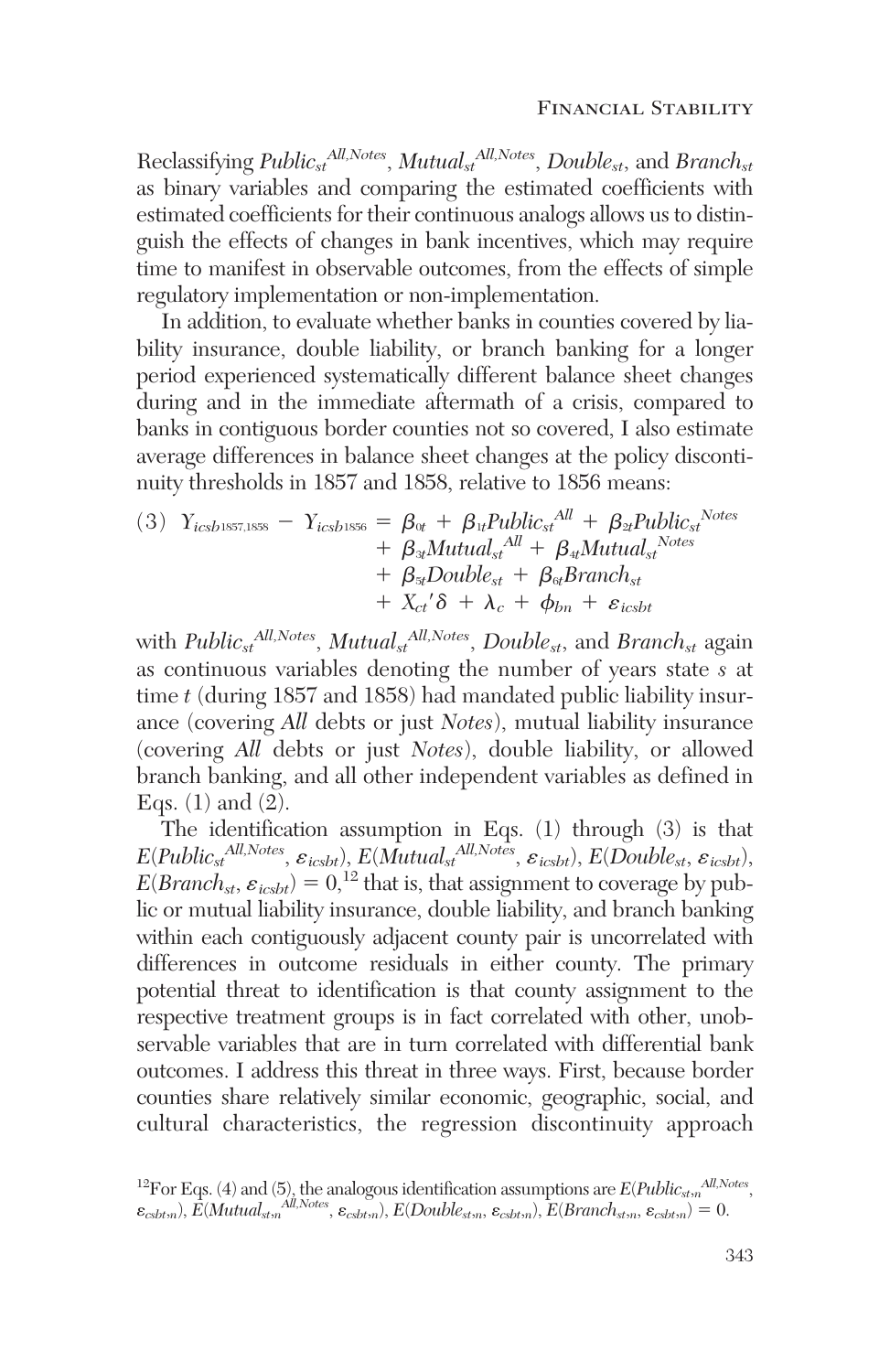employed here—exploiting sharp policy discontinuities at each contiguous county border—attenuates potential omitted variable bias owing to unobservable county characteristics that may have been correlated both with differential bank policy treatment and subsequent differences in observed outcomes.

Second, I control directly for key county-level characteristics namely, population, urban population (population residing in municipalities of more than 2,500 inhabitants), agricultural and manufacturing output by value, and whether or not a given county had access to a railway and/or navigable waterway—that may have varied systematically across the discontinuity thresholds and correlated with differential bank outcomes. Third, by including county fixed effects I control for unobservable variables that may have varied across counties but were constant over time. Finally, fourth, by including contiguous pair-by-year fixed effects, I control for unobservable variables, such as year-specific shocks, that may have varied over time but were constant across contiguous county pairs.

Two additional estimation details are worth noting. First, because my analysis is concerned with average differences at each contiguous county border, I consider all contiguous county pairs, meaning an individual bank observation will have *m* replicates in my data set if it is located in a county belonging to *m* distinct cross-state county pairs. This potentially introduces mechanical correlation across county pairs as the residuals are not independent if the counties are within the same higher-order border segment. Second, there is a positive serial correlation in within-bank balance sheet metrics over time. To correct for these potential sources of bias and possible heteroscedasticity, robust standard errors are clustered at the bank, state, and border segment levels separately (Cameron, Gelbach, and Miller 2006; Dube, Lester, and Reich 2010). Because the sample includes only 30 state clusters, I adjust standard errors for clustering using biasreduced linearization (Angrist and Pischke 2009).

## Results

Results of estimating Eqs. (1)–(3) for average differences in the probability of bank failure, balance sheet metrics, and postcrisis credit intermediation by liability insurance (public or mutual, covering *All* debts or circulating *Notes* only), double liability, and unit banking laws are reported and discussed below.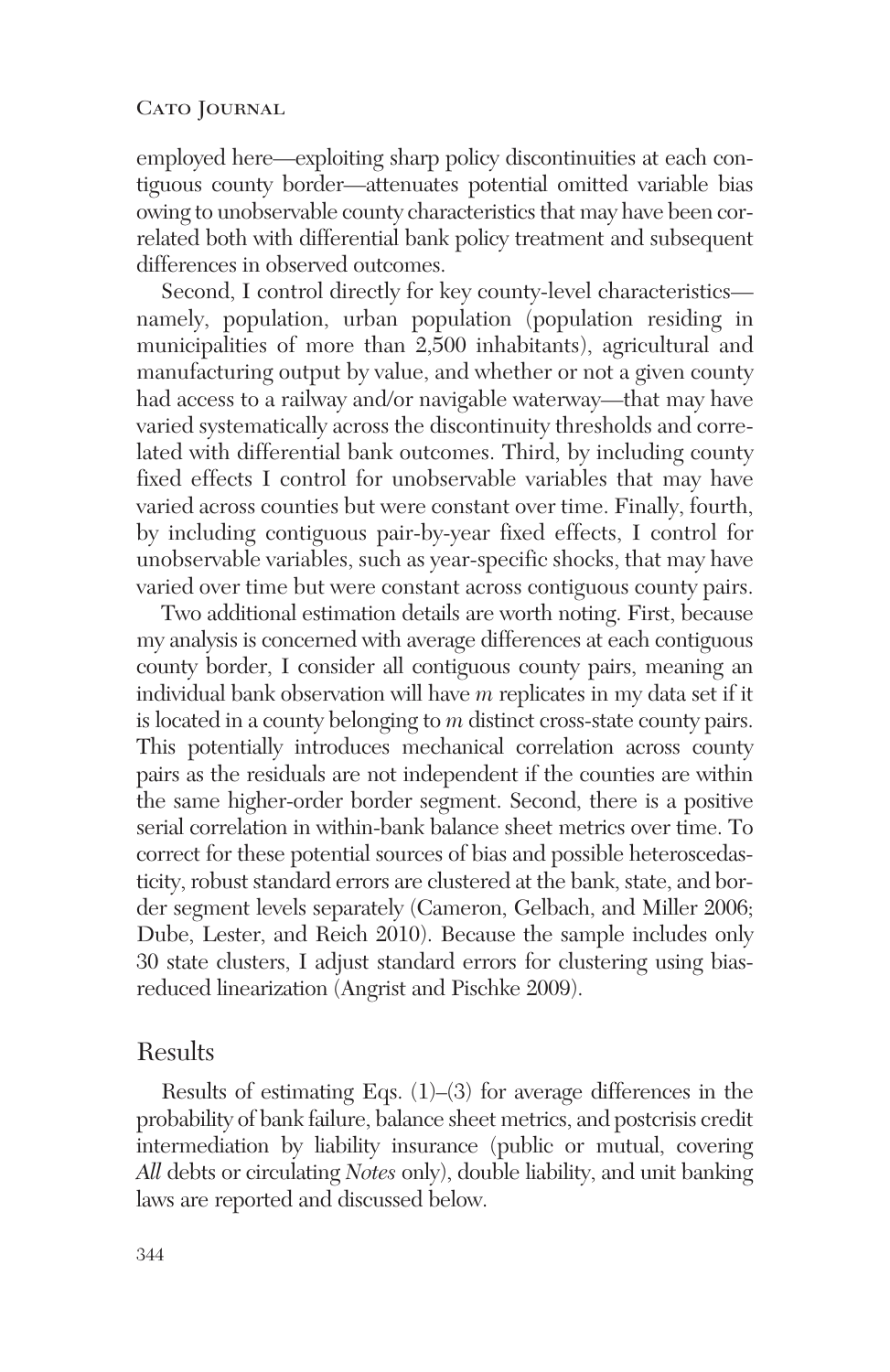# *Probability of Bank Failure*

Results of estimating Eq. (1) for average differences in the probability of bank failure by public liability insurance, mutual liability insurance, double liability, and unit banking law coverage are presented in Table 2. Panel A reports estimated coefficients on continuous variables indicating the number of years of coverage by liability insurance (public or mutual insurance, of *All* debts or circulating *Notes* only), double liability, or branch banking through time *t*, while panel B reports estimated coefficients on binary variables indicating coverage at time *t*. Estimating both continuous and binary treatment effects allows me to distinguish the effects of changes in bank incentives, which may require time to manifest in observable variables, from the effects of simple regulatory implementation or nonimplementation.

Estimated coefficients reported in panel A of Table 2 reveal that a longer period of coverage by double liability was associated with a lower probability of bank failure, during both crisis and noncrisis years. Estimated coefficients reported in columns 1 and 4 indicate that, for the entire 1794–1863 period, banks in counties with an additional year of coverage by double liability had a 0.1 percentage point lower probability of failure, and a 0.2 percentage point lower probability of failure during noncrisis years specifically, than banks in contiguous border counties without. Estimated coefficients reported in panel A, columns 2 and 3, meanwhile, reveal that an additional year of coverage by double liability was also associated with a lower probability of institutional failure during the crises of 1837 and 1857.13 Banks in counties with an additional year of coverage by double liability had a 1 percentage point lower probability of bank failure during the Panic of 1857, and a nonstatistically 1.3 percentage point lower probability of failure during the Panic of 1837, than banks in contiguous border counties without.

Estimated coefficients reported in panel A of Table 2 reveal that a longer period of permission of branch banking was associated with a lower probability of bank failure during noncrisis, but not crisis, years. Estimated coefficients reported in columns 1 and 4 indicate that, for the entire 1794–1863 period, banks in counties with branch

<sup>&</sup>lt;sup>13</sup>I define the crisis years for the Panics of 1837 and 1857 as 1837–38 and 1857–58, respectively.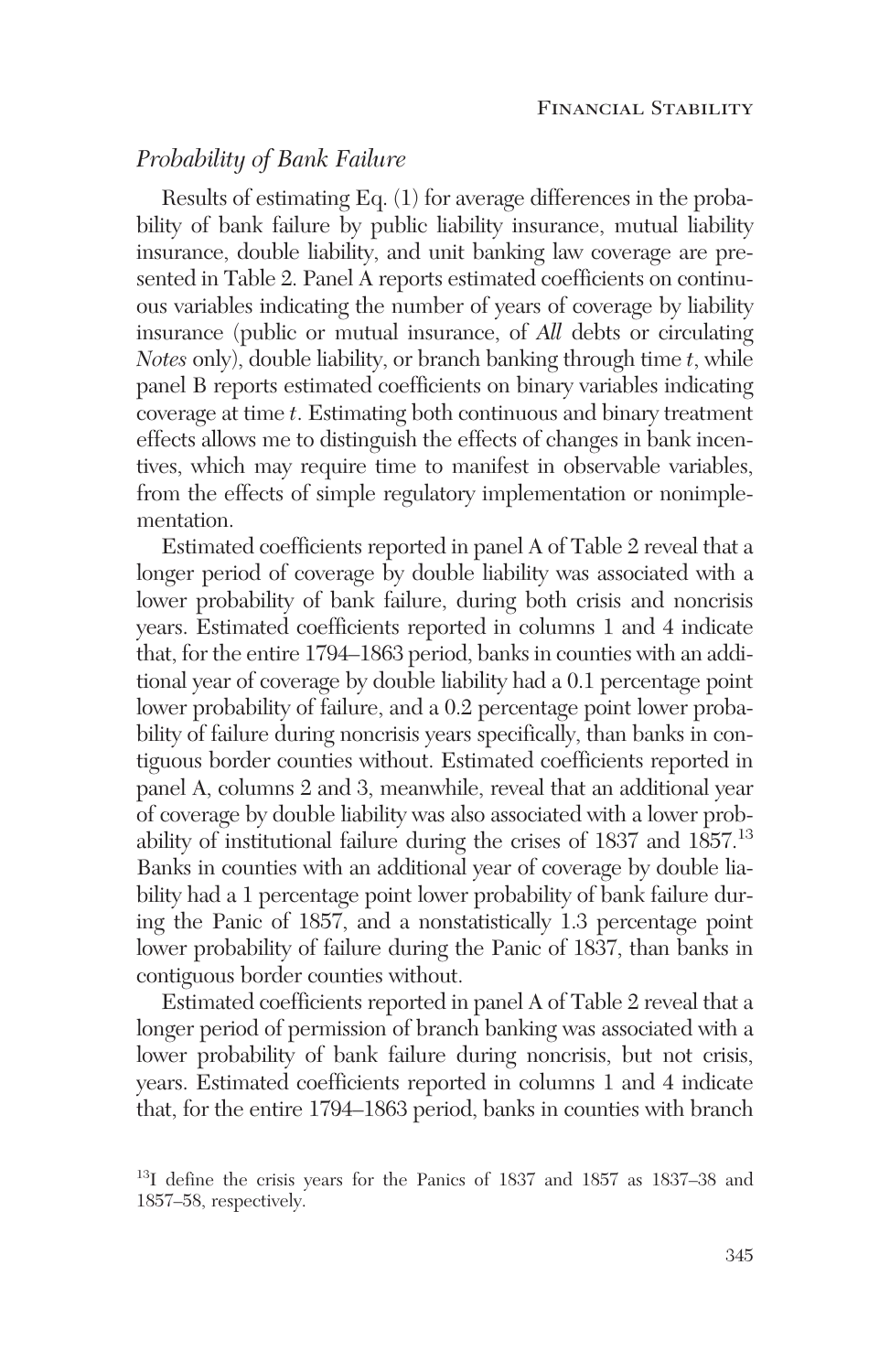|                                                     |                                                                                                                                                 | FAILURE PROBABILITY BY LIABILITY INSURANCE,<br>DOUBLE LIABILITY, AND BRANCHING<br>TABLE <sub>2</sub> |                                                                                                                                                                                                                                                                                                                           |                                                                                                                                                                                                                                                                                                                                        |
|-----------------------------------------------------|-------------------------------------------------------------------------------------------------------------------------------------------------|------------------------------------------------------------------------------------------------------|---------------------------------------------------------------------------------------------------------------------------------------------------------------------------------------------------------------------------------------------------------------------------------------------------------------------------|----------------------------------------------------------------------------------------------------------------------------------------------------------------------------------------------------------------------------------------------------------------------------------------------------------------------------------------|
|                                                     | Fail 1794-1863<br>$\bigoplus$                                                                                                                   | Fail 1837<br>$\widehat{\mathfrak{A}}$                                                                | Fail 1857<br>$\odot$                                                                                                                                                                                                                                                                                                      | ex. 1837 and 1857<br>Fail 1794-1863,<br>$\bigoplus$                                                                                                                                                                                                                                                                                    |
| Panel A: Continuous<br>Public <sup>Notes</sup>      | $0.001***$                                                                                                                                      |                                                                                                      | $0.002**$                                                                                                                                                                                                                                                                                                                 | $0.001*$                                                                                                                                                                                                                                                                                                                               |
| $Public^{\textit{All}}$                             | $\begin{array}{l} (0.00) \\ -0.001 \\ (0.00) \\ (0.005 \\ (0.003) \\ (0.012*** \\ 0.012*** \\ (0.00) \\ (0.00) \\ (0.00) \\ (0.00) \end{array}$ | $\begin{array}{c} 0.007 \\ 0.01 \end{array}$                                                         | $\begin{array}{l} (0.00) \\ -0.001 \\ (0.00) \\ (0.02) {1} \\ (0.01) \\ (0.01) \\ (0.002) \\ (0.003) \\ (0.000) \\ (0.000) \\ (0.000) \\ (0.003) \\ (0.003) \\ (0.003) \\ (0.003) \\ (0.003) \\ (0.003) \\ (0.003) \\ (0.003) \\ (0.003) \\ (0.003) \\ (0.003) \\ (0.003) \\ (0.003) \\ (0.003) \\ (0.003) \\ (0.003) \\$ | $\begin{array}{c} (0.00) \\ -0.001 \\ (0.00) \\ (0.008 \\ (0.008 \\ 0.008^{***} \\ (0.00) \\ (0.00) \\ (-0.002^{***}) \\ (0.00) \\ (0.00) \\ (0.00) \\ (0.00) \\ (0.00) \\ (0.00) \\ (0.00) \\ (0.00) \\ (0.00) \\ (0.00) \\ (0.00) \\ (0.00) \\ (0.00) \\ (0.00) \\ (0.00) \\ (0.00) \\ (0.00) \\ (0.00) \\ (0.00) \\ (0.00) \\ (0.0$ |
| $\textit{Mutual}^{\textit{Notes}}$                  |                                                                                                                                                 |                                                                                                      |                                                                                                                                                                                                                                                                                                                           |                                                                                                                                                                                                                                                                                                                                        |
| $\label{eq:mutual} Mutual^{\mathcal{A}\mathcal{U}}$ |                                                                                                                                                 |                                                                                                      |                                                                                                                                                                                                                                                                                                                           |                                                                                                                                                                                                                                                                                                                                        |
| Double                                              |                                                                                                                                                 | $\begin{array}{c} 0.024 \\ (0.07) \\ -0.013 \\ (0.01) \\ 0.005 \end{array}$                          |                                                                                                                                                                                                                                                                                                                           |                                                                                                                                                                                                                                                                                                                                        |
| <b>Branch</b>                                       | $-0.001**$<br>(0.00)                                                                                                                            | $(0.01)$                                                                                             | $(0.02)$                                                                                                                                                                                                                                                                                                                  | $-0.001***$<br>$(0.00)$                                                                                                                                                                                                                                                                                                                |
| $R^2$<br>$\geq$                                     | 31,594<br>0.077                                                                                                                                 | 3,115<br>0.092                                                                                       | 2,743<br>0.258                                                                                                                                                                                                                                                                                                            | 25,603<br>0.068                                                                                                                                                                                                                                                                                                                        |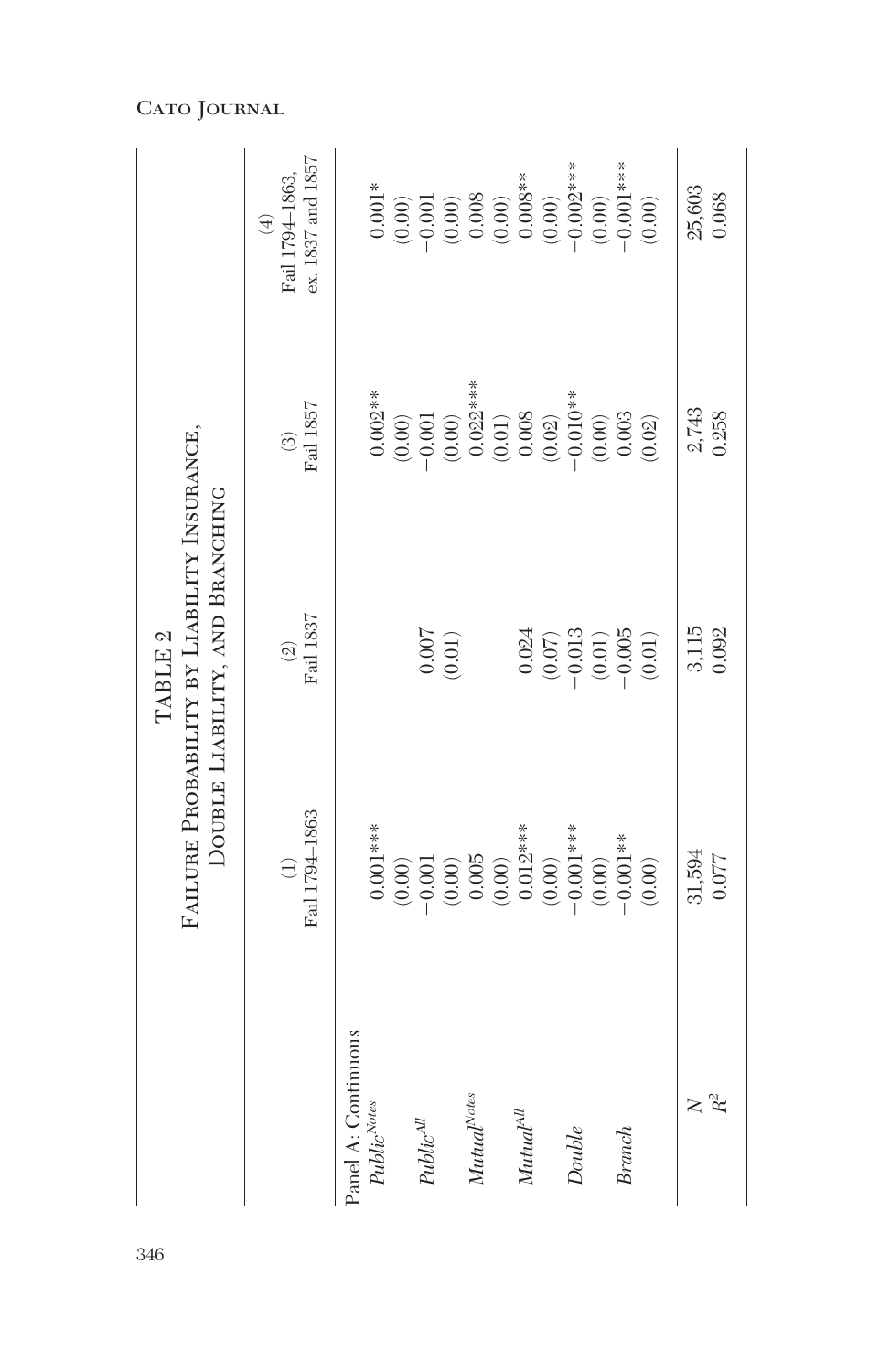| Panel B: Binary                                                                                                                                                                                                                                                                                                                                                                                                                                                                                                                                                                                                                                                                                                                                                                                                                                                                                                           |                                                                                                |             |           |                                                         |
|---------------------------------------------------------------------------------------------------------------------------------------------------------------------------------------------------------------------------------------------------------------------------------------------------------------------------------------------------------------------------------------------------------------------------------------------------------------------------------------------------------------------------------------------------------------------------------------------------------------------------------------------------------------------------------------------------------------------------------------------------------------------------------------------------------------------------------------------------------------------------------------------------------------------------|------------------------------------------------------------------------------------------------|-------------|-----------|---------------------------------------------------------|
| Public <sup>Notes</sup>                                                                                                                                                                                                                                                                                                                                                                                                                                                                                                                                                                                                                                                                                                                                                                                                                                                                                                   | 0.006                                                                                          |             | 0.296     | 0.011                                                   |
|                                                                                                                                                                                                                                                                                                                                                                                                                                                                                                                                                                                                                                                                                                                                                                                                                                                                                                                           |                                                                                                |             | (0.22)    |                                                         |
| $Public^{All}$                                                                                                                                                                                                                                                                                                                                                                                                                                                                                                                                                                                                                                                                                                                                                                                                                                                                                                            | $(0.01)$<br>0.009                                                                              | $-0.004$    | $-0.044$  | $\begin{array}{c} (0.01) \\ 0.016 \end{array}$          |
|                                                                                                                                                                                                                                                                                                                                                                                                                                                                                                                                                                                                                                                                                                                                                                                                                                                                                                                           | (0.01)                                                                                         | (0.02)      | (0.03)    | $(0.01)$                                                |
| $\label{eq:mutual} Mutual^{Notes}$                                                                                                                                                                                                                                                                                                                                                                                                                                                                                                                                                                                                                                                                                                                                                                                                                                                                                        | $-0.051*$                                                                                      |             | $0.073\,$ | $-0.062*$                                               |
|                                                                                                                                                                                                                                                                                                                                                                                                                                                                                                                                                                                                                                                                                                                                                                                                                                                                                                                           |                                                                                                |             | $(0.18)$  | $\left(0.03\right)$                                     |
| $\label{eq:mutual} Mutua l^{\text{Al}}$                                                                                                                                                                                                                                                                                                                                                                                                                                                                                                                                                                                                                                                                                                                                                                                                                                                                                   |                                                                                                | $-0.079**$  | $-0.043$  |                                                         |
|                                                                                                                                                                                                                                                                                                                                                                                                                                                                                                                                                                                                                                                                                                                                                                                                                                                                                                                           | $\begin{array}{c} (0.03) \\ 0.107 \\ 0.08) \\ 0.026 \\ 0.010 \\ 0.010 \\ 0.010 \\ \end{array}$ | (0.03)      | (0.19)    | $\begin{array}{c} 0.067 \\ (0.08) \\ 0.029 \end{array}$ |
| Double                                                                                                                                                                                                                                                                                                                                                                                                                                                                                                                                                                                                                                                                                                                                                                                                                                                                                                                    |                                                                                                | $-0.033***$ | $-0.272$  |                                                         |
|                                                                                                                                                                                                                                                                                                                                                                                                                                                                                                                                                                                                                                                                                                                                                                                                                                                                                                                           |                                                                                                | (0.01)      | (0.22)    | $(0.02)$                                                |
| Branch                                                                                                                                                                                                                                                                                                                                                                                                                                                                                                                                                                                                                                                                                                                                                                                                                                                                                                                    | $-0.069$                                                                                       | $0.051*$    | 0.114     | $-0.114$                                                |
|                                                                                                                                                                                                                                                                                                                                                                                                                                                                                                                                                                                                                                                                                                                                                                                                                                                                                                                           | (0.07)                                                                                         | (0.03)      | (0.07)    | (0.08)                                                  |
| $\geq$                                                                                                                                                                                                                                                                                                                                                                                                                                                                                                                                                                                                                                                                                                                                                                                                                                                                                                                    | 31,594                                                                                         | 3,115       | 2,743     | 25,603                                                  |
| $\ensuremath{R^2}$                                                                                                                                                                                                                                                                                                                                                                                                                                                                                                                                                                                                                                                                                                                                                                                                                                                                                                        | 0.074                                                                                          | 0.090       | 0.258     | 0.068                                                   |
| NOTES: Each column reports LPM-estimated coefficients for the probability of bank failure by liability insurance (public or<br>residing in municipalities of more than 2,500 inhabitants), agricultural and manufacturing output by value, and railway and<br>mutual insurance, of all debts or circulating notes only), double liability, or branch banking coverage $(\beta s$ in Eq. (1) in the<br>indicated years. Panel A reports estimated coefficients on continuous variables indicating the number of years of coverage<br>navigable waterway indicators in the most proximate decennial census year. Also included are county and border pair-by-<br>binary variables indicating coverage at time t. All regressions control for county population, urban population (population<br>by liability insurance, double liability, or branch banking through time t, while Panel B reports estimated coefficients on |                                                                                                |             |           |                                                         |

Financial Stability

state levels. \*\*\*

 $^{\circ}$ V  $< 0.01$ , \*\*

 $^{\circ}$ 

 $< 0.05, *p$ 

 $< 0.10$ .

year fixed effects. Robust, BRL standard errors are reported in parentheses and clustered at the bank, border segment, and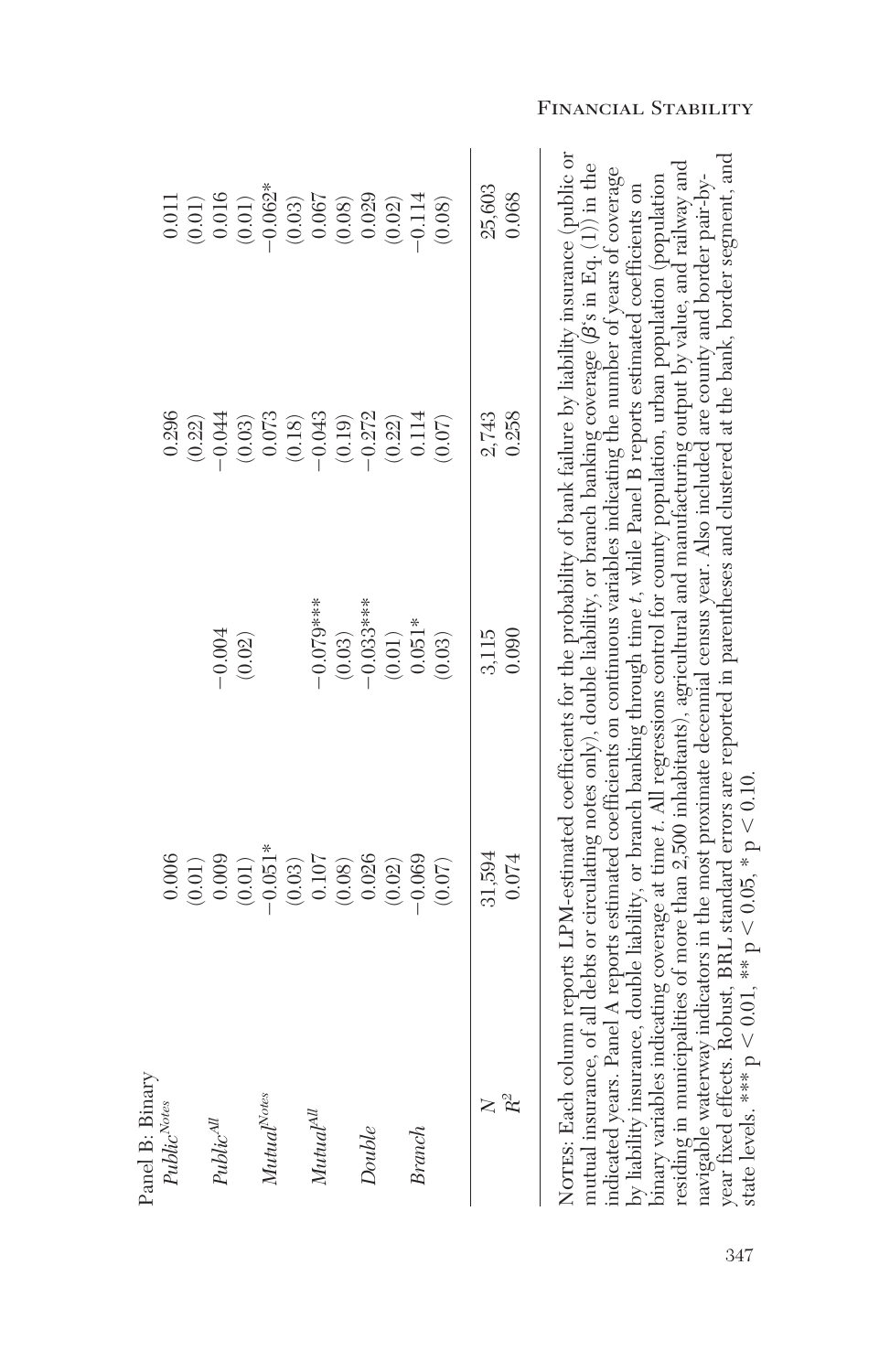banking for an additional year had a 0.1 percentage point lower probability of bank failure, as well as a 0.1 percentage point lower probability of failure during noncrisis years specifically, than banks in contiguous border counties without. Estimated coefficients reported in columns 2 and 3, however, indicate that banks in counties with an additional year of branch banking were no more or less likely to fail during the Panics of 1837 and 1857 than banks in contiguous border counties without.

Results presented in panel A of Table 2 suggest that longer periods of coverage by liability insurance, with the exception of public insurance of all debts, generally had positive effects on the probability of bank failure. Estimated coefficients reported in columns 1 and 4 reveal that, for the entire 1794–1863 period, an additional year of coverage by public insurance of circulating notes or mutual insurance of all debts was associated with 0.1 and 1.2 percentage point higher predicted probabilities of bank failure, respectively, and 0.1 and 0.8 percentage point higher probabilities of failure during noncrisis years specifically. While banks in counties covered for an additional year by mutual insurance of all debts were no more or less likely to fail during the Panics of 1837 and 1857 than banks in contiguous border counties not covered, an additional year of coverage by public insurance of circulating notes was associated with a 0.2 percentage point higher probability of failure during the Panic of 1857.

Results presented in panel A, columns 3 and 4, of Table 2 also indicate that, while banks in counties with an additional year of coverage by mutual insurance of all circulating notes were 2.2 percentage points more likely to fail during the Panic of 1857, they were statistically no more or less likely to fail during noncrisis years, or over the course of the entire 1794–1863 period, than banks in contiguous border counties without. Banks in counties with an additional year of coverage by public insurance of all debts, meanwhile, were statistically no more or less likely to fail at any time during the entire period, during crisis or noncrisis years, relative to banks in contiguous border counties without.

Estimated coefficients reported in panel B, columns 1 through 4, of Table 2, meanwhile, suggest that the mere existence of a public liability insurance scheme, either of all debts or circulating notes only, in a given year (crisis or noncrisis) was unassociated with the probability of bank failure. In contrast, banks in counties covered by mutual insurance of all debts during the Panic of 1837 had a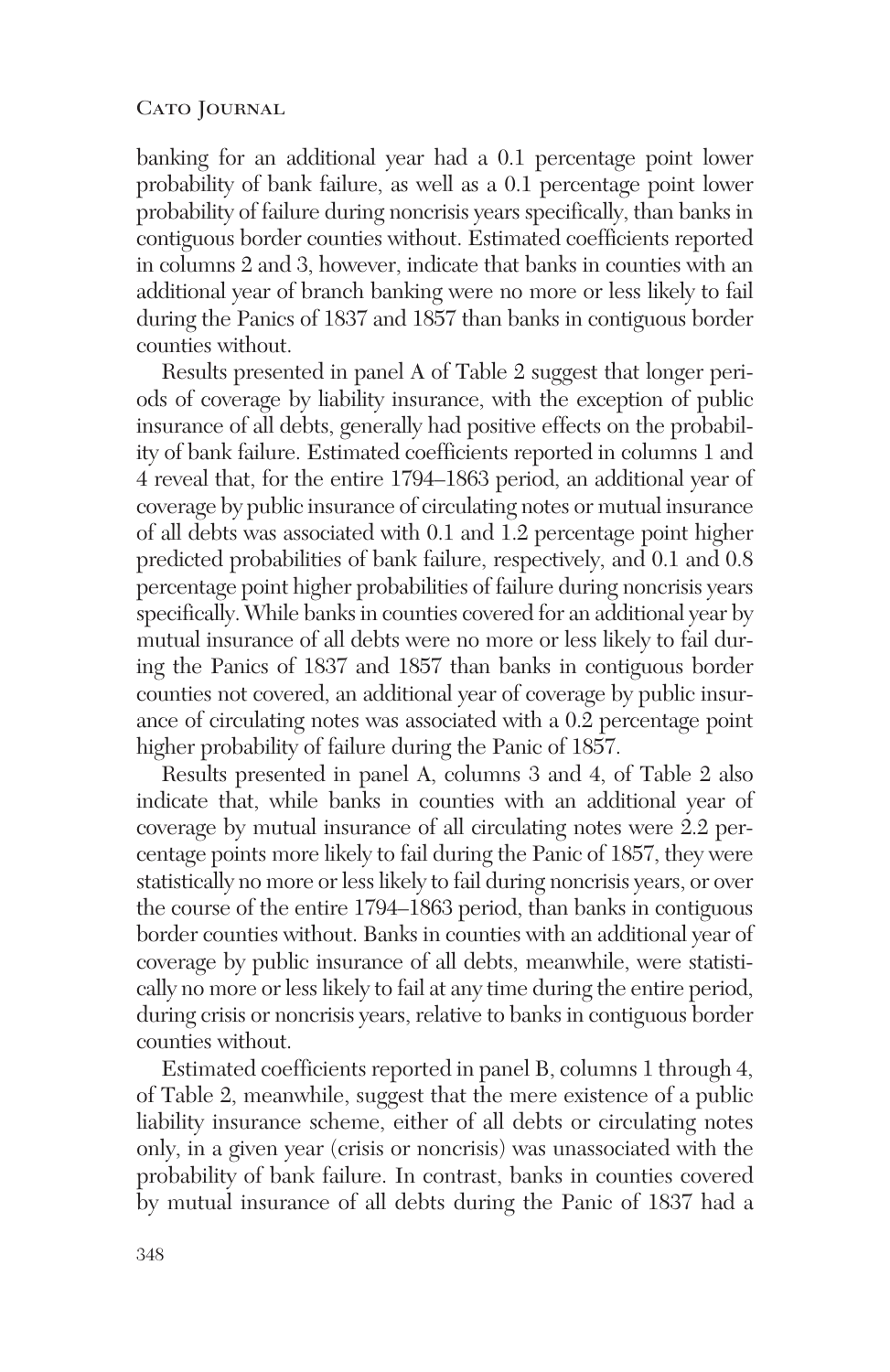7.9 percentage point lower probability of failure than banks in contiguous border counties not covered, while banks in counties covered by mutual insurance of circulating notes in a given noncrisis year had a 6.2 percentage point (5.2 percentage point for the entire 1794–1863 period) lower probability of failure than banks in contiguous border counties not covered.14

Estimated coefficients reported in panel B, columns 1 through 4, of Table 2 indicate that, while banks in counties permitting branch banking in a given noncrisis year or during the Panic of 1857 were no more or less likely to fail than banks in contiguous border counties with unit banking, branch banking was associated with 5.1 percentage point higher probability of failure during the Panic of 1837.<sup>15</sup> Meanwhile, though banks in counties covered by double liability in 1837–38 had a 3.3 percentage point lower probability of failure than banks in contiguous border counties with single liability, for the entire 1794–1863 period and for noncrisis years specifically, banks in counties covered by double liability in a given year were no more or less likely to fail than banks in contiguous border counties not covered.

Results presented in Table 2 therefore present a highly nuanced picture. Generally, the longer banks were covered by double liability, the lower the probability of failure during both crisis and noncrisis years. Otherwise, while double liability during the Panic of 1837 was associated with a lower probability of bank failure, coverage by double liability in any single year was unassociated with the probability of failure. Similarly, the longer banks were allowed to branch the lower the probability of failure during noncrisis, but not crisis, years. But the permission of branch banking in any single year was otherwise generally unassociated with the probability of bank failure.

In contrast, though public insurance of circulating notes in any single year was unassociated with the probability of bank failure, the longer banks were covered by public insurance of circulating notes the higher the probability of failure during both noncrisis and crisis years. Finally, though coverage by mutual insurance of all debts during the 1837 crisis specifically, and of circulating notes in any single noncrisis year generally, was associated with a lower probability of failure, the longer banks were covered by mutual insurance of all

<sup>&</sup>lt;sup>14</sup>Though these results are only statistically significant at the level of 10 percent. <sup>15</sup>Though this result is only statistically significant at the level of 10 percent.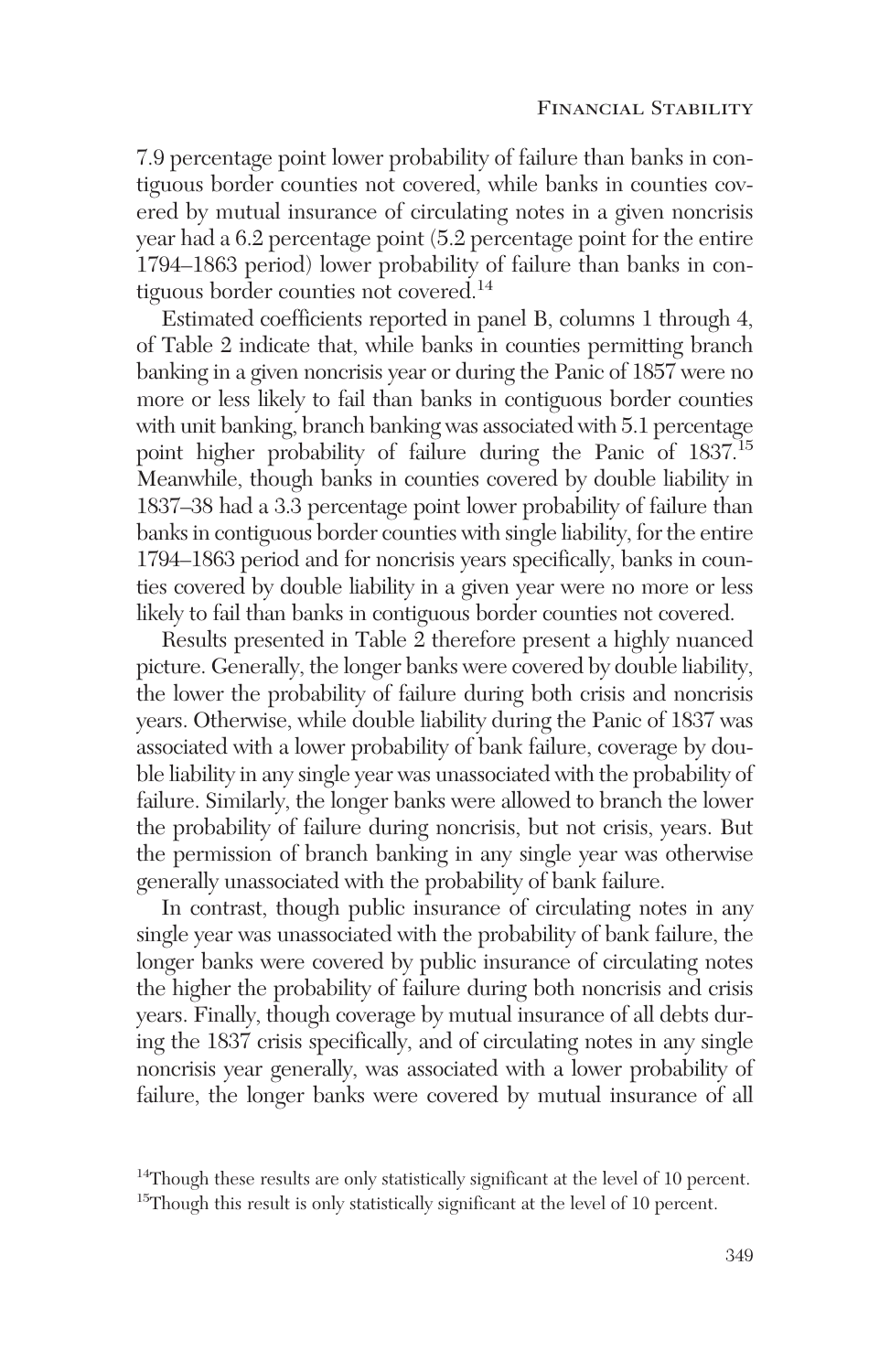debts and circulating notes the higher the probability of failure during noncrisis and crisis years, respectively.

Together, results reported in Table 2 therefore strongly suggest that the length of time during which banks were covered by public or mutual liability insurance, double liability, or branching, rather than simply whether they were covered, was an important predictor of the probability of bank failure. In particular, longer periods of coverage by double liability or branch banking were associated with lower probabilities of bank failure, though in the latter case only in noncrisis years. In contrast, longer periods of coverage by liability insurance, either public or mutual, were variably associated with higher probabilities of failure in crisis or noncrisis years, or both.

## *Balance Sheets*

To explore potential channels through which liability insurance, double liability, and branch banking impacted the probability of bank failure, I also estimate Eq. (2) for differences in average balance sheet metrics. Estimated coefficients for the effects of years covered by liability insurance (public or mutual, of all debts or circulating notes only), double liability, and branch banking on bank balance sheets are reported in Tables 3 and 4.

Estimated coefficients reported in column 1 of Table 3 indicate that coverage by double liability and mutual insurance of circulating notes had significant effects on average leverage ratios. Banks in counties with an additional year of coverage by double liability were 3.6 percentage points less levered than banks in contiguous border counties without. In contrast, banks in counties covered by mutual insurance of circulating notes for an additional year were 43 percentage points more levered than banks in contiguous border counties without. Longer-term coverage by branch banking, public insurance of all debts or circulating notes, or mutual insurance of all debts do not appear to have had significant effects on bank leverage ratios.

Results reported in columns 2–4 of Table 3 indicate that public and mutual liability insurance, double liability, and branch banking also had significant effects on the composition of bank lending portfolios. Estimated coefficients presented in column 2 of Table 3 indicate that the ratio of real estate lending to total assets was 0.1 and 0.04 percentage points higher at banks in counties with an additional year of coverage by public insurance of circulating notes and all debts, respectively, than at banks in contiguous border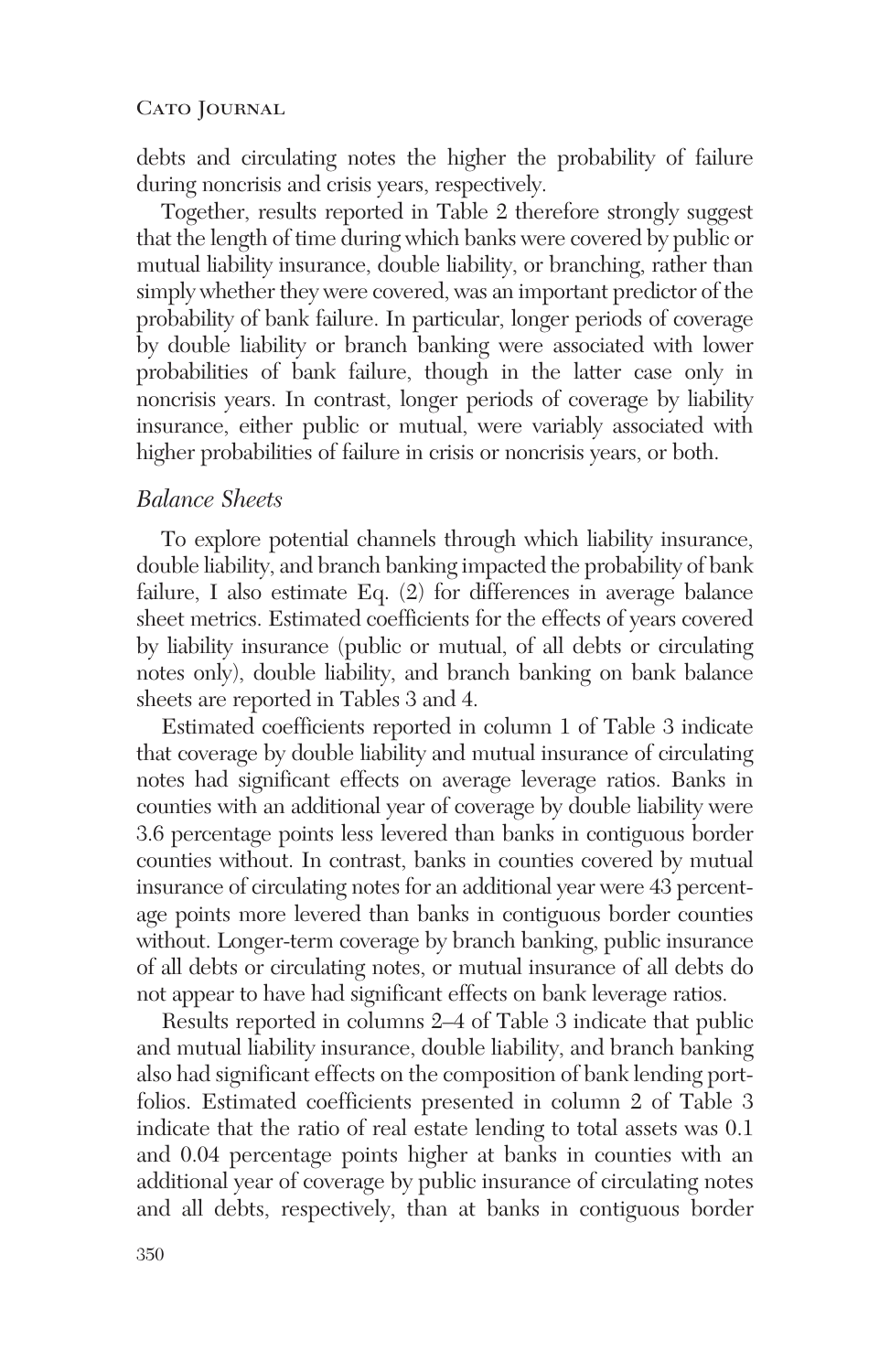|                       |                | (2)                                       | (3)         |
|-----------------------|----------------|-------------------------------------------|-------------|
|                       | (1)            | Real Estate Lending / Interbank Lending / |             |
|                       | Leverage Ratio | Assets                                    | Assets      |
| $Public^{Notes}$      | $-0.023$       | $0.001***$                                | $0.001***$  |
|                       | (0.03)         | (0.00)                                    | (0.00)      |
| $Public^{All}$        | $-0.031$       | $0.000**$                                 | $0.004***$  |
|                       | (0.02)         | (0.00)                                    | (0.00)      |
| $Mutual^{Notes}$      | $0.430***$     | $0.001*$                                  | $0.007***$  |
|                       | (0.08)         | (0.00)                                    | (0.00)      |
| Mutual <sup>All</sup> | 0.017          | $0.001**$                                 | $-0.004***$ |
|                       | (0.03)         | (0.00)                                    | (0.00)      |
| Double                | $-0.036**$     | $-0.000*$                                 | 0.000       |
|                       | (0.01)         | (0.00)                                    | (0.00)      |
| <b>Branch</b>         | $-0.007$       | $-0.001***$                               | 0.000       |
|                       | (0.01)         | (0.00)                                    | (0.00)      |
| N                     | 33,968         | 33,977                                    | 34,294      |
| $R^2$                 | 0.034          | 0.126                                     | 0.244       |

| TABLE 3                                                    |
|------------------------------------------------------------|
| <b>BALANCE SHEET ASSET METRICS BY LIABILITY INSURANCE,</b> |
| DOUBLE LIABILITY, AND BRANCHING                            |

NOTES: Each column reports estimated coefficients for average levels of the indicated dependent variable by years of coverage by liability insurance (public or mutual insurance, of all debts or circulating notes only), double liability, or branch banking  $(\beta'$ s in Eq.  $(2)$ ). All regressions control for county population, urban population (population residing in municipalities of more than 2,500 inhabitants), agricultural and manufacturing output by value, and railway and navigable waterway indicators in the most proximate decennial census year. Also included are county, border pair, and border pair-by-year fixed effects. Robust, BRL standard errors are reported in parentheses and clustered at the bank, border segment, and state levels. \*\*\*  $p < 0.01$ , \*\*  $p < 0.05$ , \*  $p < 0.10$ .

counties without. Similarly, the ratio of real estate lending to total assets was 0.1 percentage points higher both at banks in counties with an additional year of coverage by mutual insurance of circulating notes and at banks in counties with an additional year of coverage by mutual insurance of all debts than at banks in contiguous border counties without. In contrast, the ratio of real estate lending to total assets was 0.02 and 0.1 percentage points lower at banks in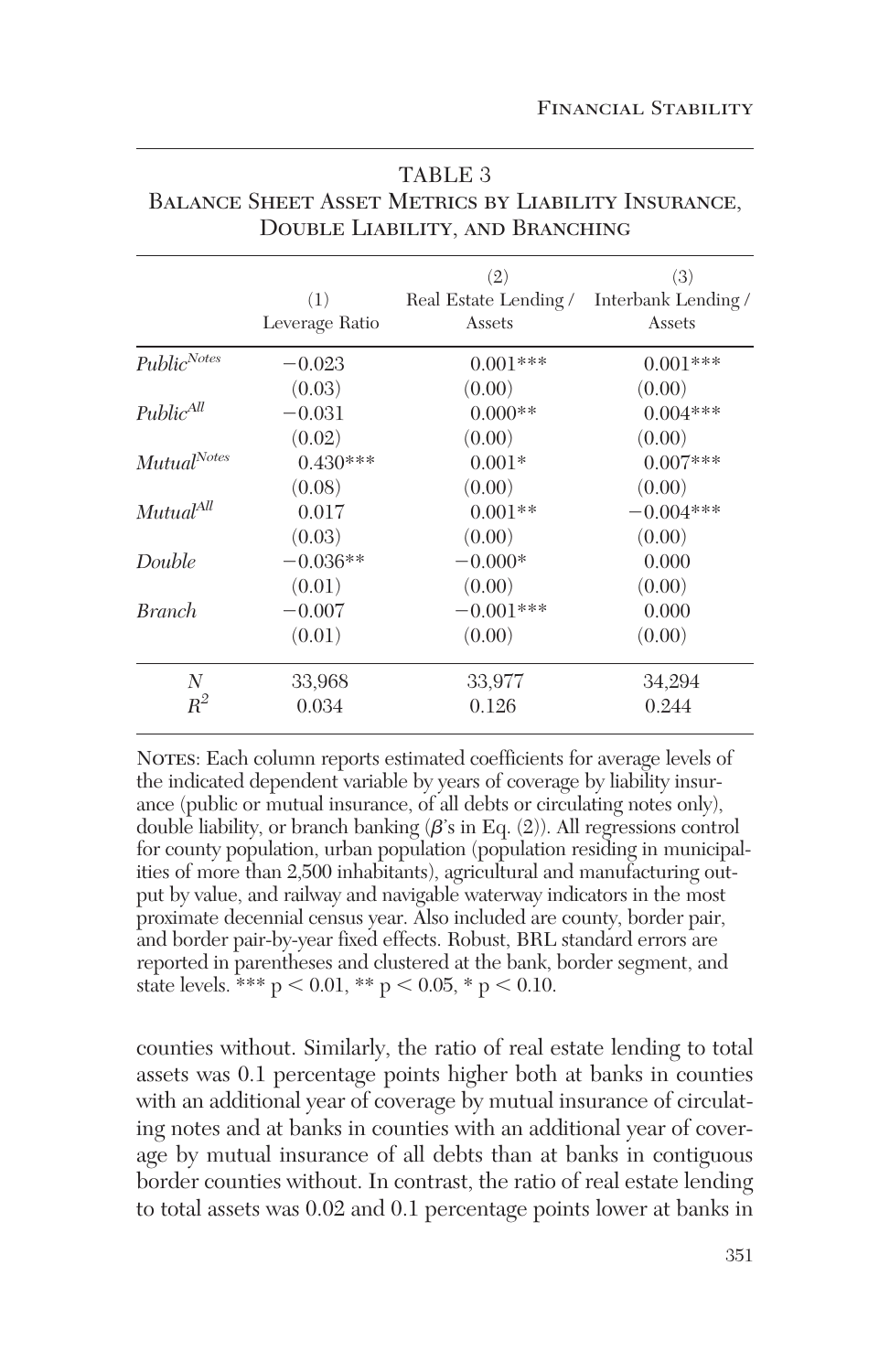|                       | (1)         | (2)         | (3)                   | (4)         |
|-----------------------|-------------|-------------|-----------------------|-------------|
|                       | Deposits /  | Notes /     | Interbank Borrowing / | Cash /      |
|                       | Liabilities | Liabilities | Liabilities           | Liabilities |
| $Public^{Notes}$      | 0.000       | 0.000       | $0.001**$             | $0.001***$  |
|                       | (0.00)      | (0.00)      | (0.00)                | (0.00)      |
| Public <sup>All</sup> | $-0.003***$ | $-0.001$    | $0.002***$            | $-0.003***$ |
|                       | (0.00)      | (0.00)      | (0.00)                | (0.00)      |
| $Mutual^{Notes}$      | $0.012***$  | $-0.003$    | $0.006***$            | $-0.004***$ |
|                       | (0.00)      | (0.00)      | (0.00)                | (0.00)      |
| Mutual <sup>All</sup> | $0.009***$  | $-0.005***$ | 0.000                 | $-0.008***$ |
|                       | (0.00)      | (0.00)      | (0.00)                | (0.00)      |
| Double                | $-0.004***$ | $0.003***$  | 0.000                 | $0.001***$  |
|                       | (0.00)      | (0.00)      | (0.00)                | (0.00)      |
| <i>Branch</i>         | $-0.002***$ | $0.001**$   | $0.000**$             | $0.003***$  |
|                       | (0.00)      | (0.00)      | (0.00)                | (0.00)      |
| N                     | 34,091      | 34,091      | 34,091                | 33,977      |
| $R_2$                 | 0.596       | 0.532       | 0.370                 | 0.431       |
|                       |             |             |                       |             |

| ٠<br>٠<br>٠ | ۰.<br>- 1 |  |
|-------------|-----------|--|

Balance Sheet Liability Metrics by Liability Insurance, Double Liability, and Branching

NOTES: Each column reports estimated coefficients for average levels of the indicated dependent variable by years of coverage by liability insurance (public or mutual insurance, of all debts or circulating notes only), double liability, or branch banking  $(\beta'$ s in Eq.  $(2)$ ). All regressions control for county population, urban population (population residing in municipalities of more than 2,500 inhabitants), agricultural and manufacturing output by value, and railway and navigable waterway indicators in the most proximate decennial census year. Also included are county, border pair, and state-by-year fixed effects. Robust, BRL standard errors are reported in parentheses and clustered at the bank, border segment, and state levels. \*\*\*  $p < 0.01$ , \*\*  $p < 0.05$ , \*  $p < 0.10$ .

counties with an additional year of coverage by double liability and branch banking, respectively, than at banks in contiguous border counties without.

Estimated coefficients presented in column 3 of Table 3 indicate that the ratio of interbank lending to total assets was 0.1 and 0.4 percentage points higher at banks in counties with an additional year of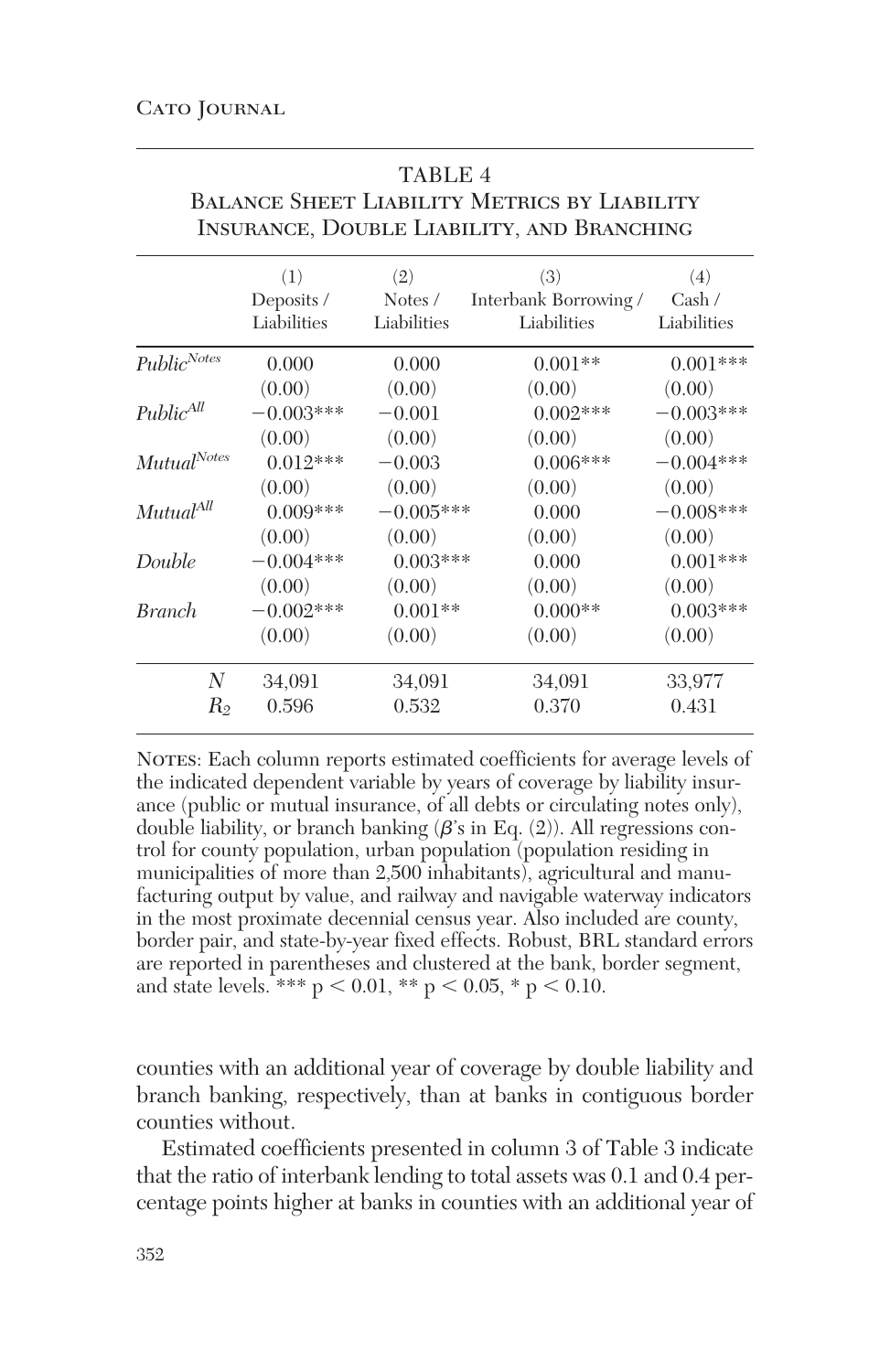coverage by public insurance of circulating notes or all debts, respectively, than at banks in contiguous border counties without. Similarly, the ratio of interbank lending to total assets was 0.7 percentage points higher at banks in counties with an additional year of coverage by mutual insurance of circulating notes than at banks in contiguous border counties without. In contrast, the ratio of interbank lending to total assets was 0.7 percentage points lower at banks in counties with an additional year of coverage by mutual insurance of all debts than at banks in contiguous border counties without. Longer-term coverage by double liability or branch banking, however, was unassociated with differences in interbank lending as a fraction of all bank assets.

Results presented in columns 1–4 of Table 4 indicate that public and mutual liability insurance, double liability, and branch banking also had significant effects on the composition of bank funding. Estimated coefficients reported in column 1 of Table 4 reveal that the ratio of deposits to total liabilities at banks in counties with an additional year of coverage by mutual insurance of all debts or circulating notes was 0.9 and 1.2 percentage points higher, respectively, than at banks in contiguous border counties without. In contrast, the ratio of deposits to total liabilities at banks in counties with an additional year of coverage by public insurance of all debts, double liability, or branch banking was 0.3, 0.4, and 0.2 percentage points lower, respectively, than the deposit ratio at banks in contiguous border counties without. Longer-term coverage by public insurance of circulating notes, however, does not appear to have been associated with differences in deposits as a fraction of all bank liabilities.

Estimated coefficients reported in column 2 of Table 4 indicate that the ratio of bank notes to total liabilities at banks in counties with an additional year of coverage by double liability or branch banking was 0.3 and 0.1 percentage points higher, respectively, than the notes ratio at banks in contiguous border counties without. In contrast, the ratio of notes to total liabilities at banks in counties with an additional year of coverage by mutual insurance of all debts was 0.5 percentage points higher than at banks in contiguous border counties without. Longer-term coverage by mutual insurance of circulating notes and public insurance of circulating notes or all debts, however, do not appear to have been associated with differences in bank notes as a fraction of all bank liabilities.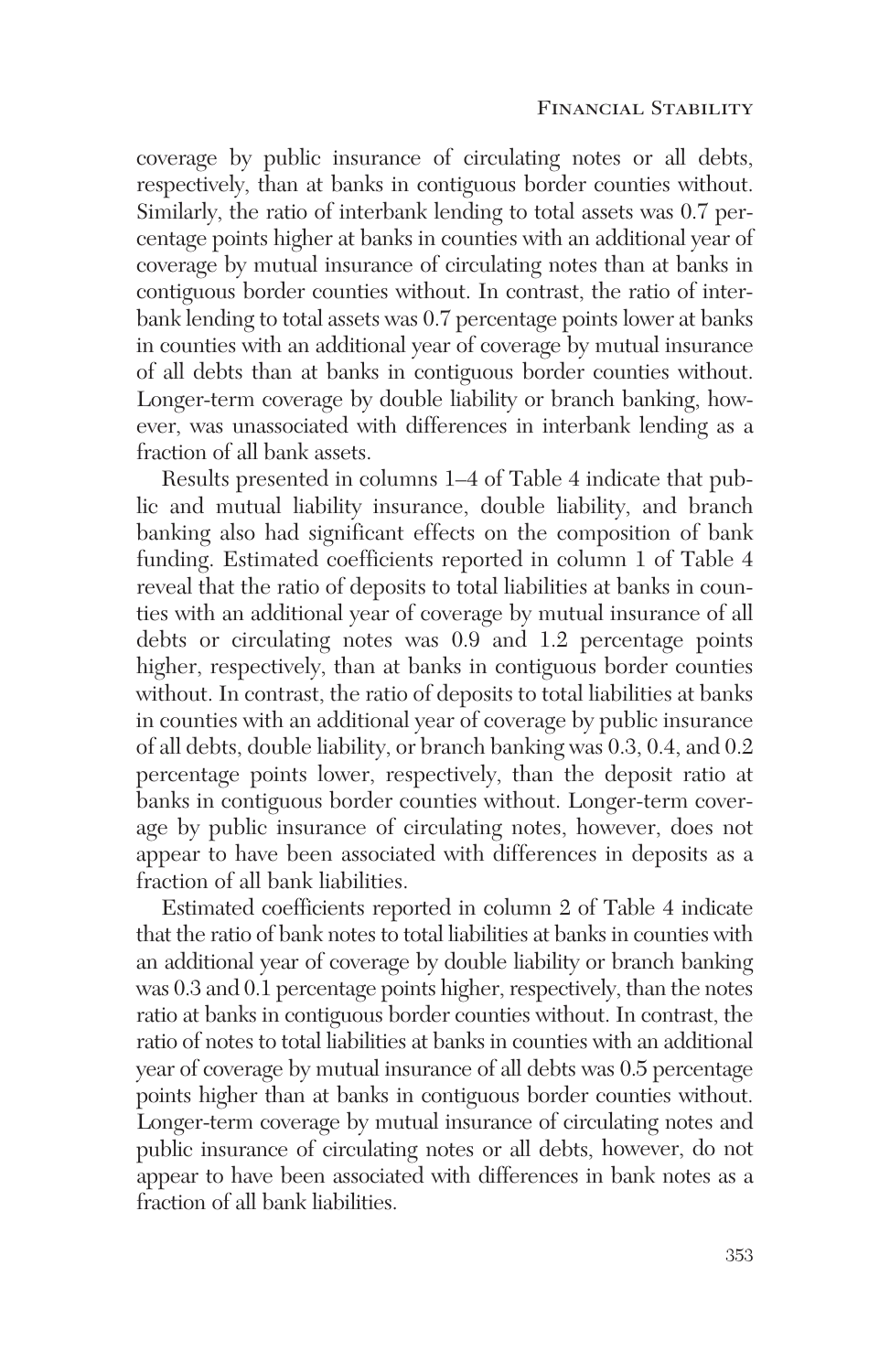Estimated coefficients in column 3 of Table 4 reveal that the ratio of interbank borrowing to total liabilities at banks in counties with an additional year of coverage by public insurance of notes or all debts, mutual insurance of notes or all debts, or branching was 0.1, 0.2, 0.6, and 0.03 percentage points higher, respectively, than the interbank borrowing ratio at banks in contiguous border counties without. Longer-term coverage by double liability or mutual insurance of all debts, however, do not appear to have been associated with differences in interbank borrowing as a fraction of all bank liabilities.

Estimated coefficients reported in column 4 of Table 4 indicate that the ratio of cash holdings to total liabilities at banks in counties with an additional year of coverage by public insurance of notes or mutual insurance of notes or all debts was 0.3, 0.4, 0.8 percentage points lower, respectively, than the cash reserve ratio at banks in contiguous border counties without. In contrast, the cash reserve ratio at banks in counties with an additional year of coverage by public insurance of circulating notes, double liability, or branch banking was 0.1, 0.1, and 0.3 percentage points higher, respectively, than at banks in contiguous border counties without.

Results presented in Tables 3 and 4 therefore reveal that public and mutual liability insurance, double liability, and branch banking significantly affected bank lending portfolios and methods of funding, with consequent effects on balance sheet risk. Longer-term coverage by double liability was strongly associated with more conservative bank borrowing and lending; not only were banks with double liability less levered, but they also maintained higher cash reserve ratios, relied more on note issuance versus deposits for funding, and had lower relative exposure to real estate. While the longer-term permission of branch banking was associated with greater reliance on interbank borrowing, it also seems to have been associated with less reliance on deposits versus notes, higher cash reserves, and lower real estate exposure.

In contrast, while it appears that only mutual insurance of circulating notes had a significant positive effect on bank leverage over the long term, both public and mutual insurance of circulating notes or all debts had significant effects on the risk profile of bank lending and funding. In general, longer-term public and mutual liability insurance was associated with increased exposure to real estate and/or interbank lending, and greater reliance on deposit taking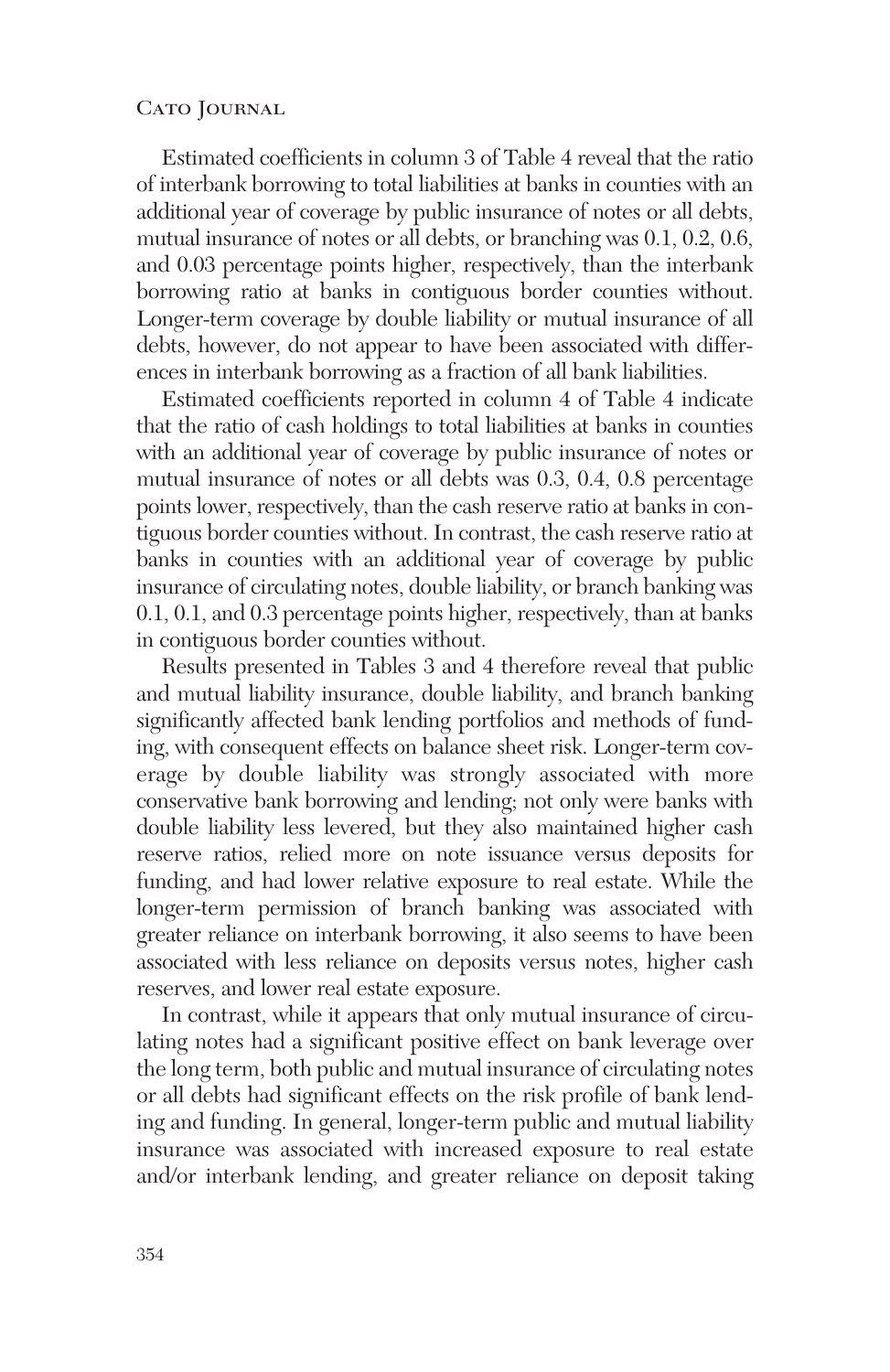and/or interbank borrowing versus notes issuance. Longer-term coverage by liability insurance was also associated with the maintenance of lower cash reserves as a fraction of total liabilities.

# *Postcrisis Credit Intermediation*

Because a common argument in favor of bank liability insurance is that disruptive reserve drains owing to bank runs can result in balance sheet contraction and consequent credit disintermediation, thereby transmitting financial shocks to the real economy, I also estimate Eq. (3) for average percentage changes (from 1856, precrisis averages) in note circulation, deposits, and total and interbank lending during the Panic of 1857, with results presented in Table 5.

Estimated coefficients reported in columns 1 and 2 of Table 5 indicate that average declines in note circulation and deposits were 47.7 and 25.7 percent smaller, respectively, in 1857–58 for banks in counties with an additional year of coverage by double liability than for banks in contiguous border counties without. In contrast, banks in counties with an additional year of coverage by mutual insurance of notes or all debts experienced 50.8 and 16.4 percent larger declines, respectively, in note circulation, and 26.8 and 27.5 percent larger declines, respectively, in deposits. Longer-term coverage by branch banking and public insurance of notes or all debts do not appear to have been associated with differential changes in note circulation or deposits during the crisis of 1857.

Estimated coefficients reported in columns 3 and 4 of Table 4 reveal that banks in counties with an additional year of coverage by double liability relatively increased total lending, and interbank lending specifically, by 21.7 and 20.9 percent more, respectively, in 1857–58 than banks in contiguous border counties without. In contrast, banks in counties with an additional year of coverage by mutual insurance of circulating notes relatively contracted total lending by 20 percent in 1857–58, versus banks in contiguous border counties without. Banks in counties with an additional year of coverage by mutual insurance of all debts, meanwhile, relatively contracted interbank lending by 55.7 percent in 1857–58, versus banks in contiguous border counties without. Though banks in counties with an additional year of coverage by public insurance of all debts relatively increased total lending by 0.4 percent in 1857–58, versus banks in contiguous border counties without, they also experienced relative contractions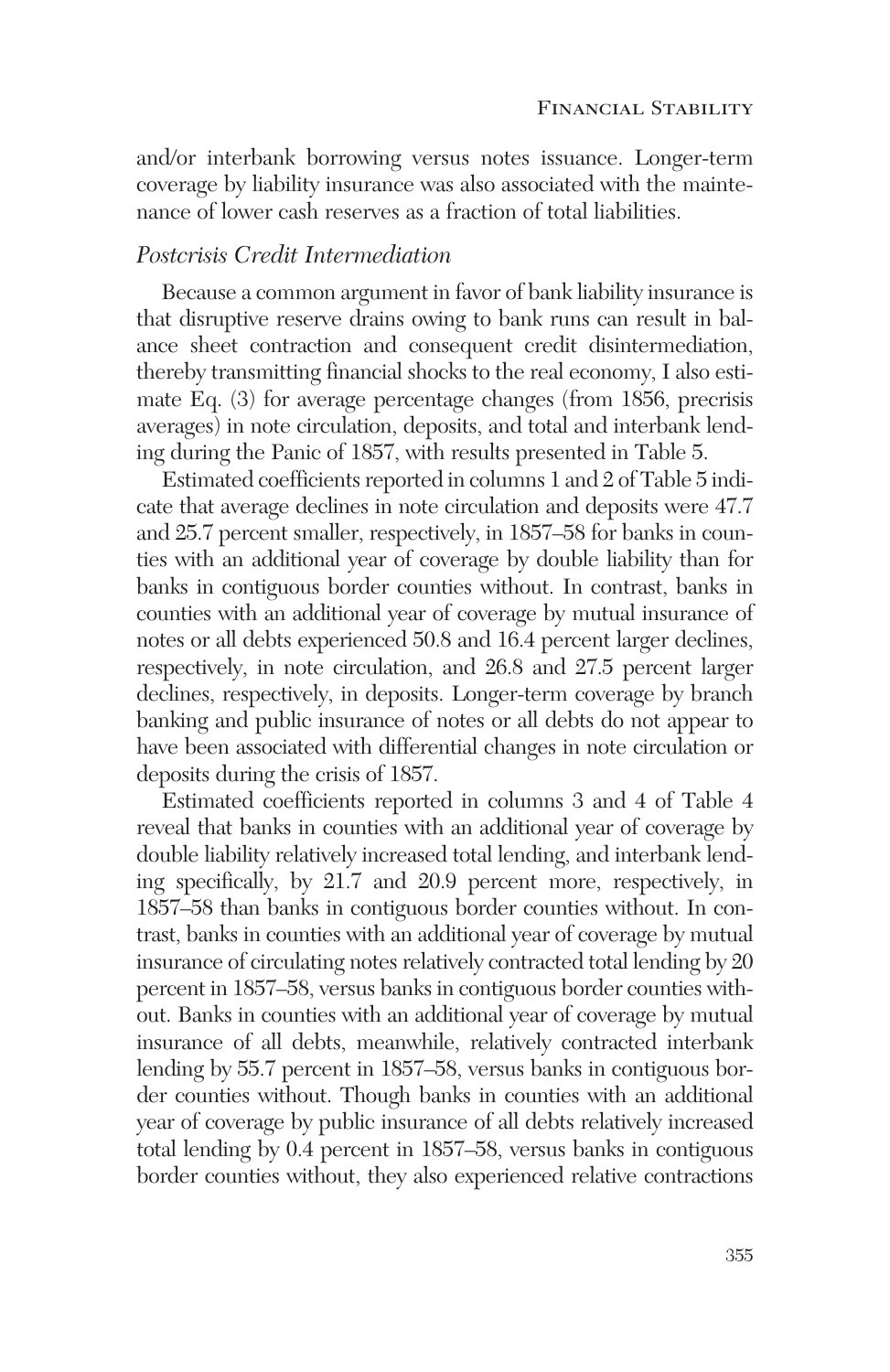|                       |             | Branching Coverage |                  |                  |
|-----------------------|-------------|--------------------|------------------|------------------|
|                       | (1)         | (2)                | (3)<br>Loans and | (4)<br>Interbank |
|                       | Circulation | Deposits           | <b>Discounts</b> | Lending          |
| $Public^{Notes}$      | $-0.001$    | 0.001              | 0.000            | 0.005            |
|                       | (0.00)      | (0.00)             | (0.00)           | (0.00)           |
| $Public^{All}$        | 0.001       | $-0.004$           | $0.004*$         | $-0.020***$      |
|                       | (0.00)      | (0.00)             | (0.00)           | (0.01)           |
| $Mutual^{Notes}$      | $-0.508***$ | $-0.268***$        | $-0.200***$      | $-0.611$         |
|                       | (0.03)      | (0.04)             | (0.04)           | (0.43)           |
| Mutual <sup>All</sup> | $-0.164***$ | $-0.275***$        | 0.324            | $-0.557***$      |
|                       | (0.04)      | (0.07)             | (0.28)           | (0.10)           |
| Double                | $0.477***$  | $0.257***$         | $0.217***$       | $0.209***$       |
|                       | (0.03)      | (0.05)             | (0.03)           | (0.06)           |
| <i>Branch</i>         | 0.003       | $-0.049$           | 0.017            | $-0.049$         |
|                       | (0.04)      | (0.04)             | (0.03)           | (0.08)           |
| N                     | 2,573       | 2,558              | 2,570            | 2,521            |
| $R^2$                 | 0.185       | 0.129              | 0.277            | 0.149            |

| TABLE 5                                       |
|-----------------------------------------------|
| POST-1857 CHANGES IN BALANCE SHEET METRICS BY |
| LIABILITY INSURANCE, DOUBLE LIABILITY, AND    |
| <b>BRANCHING COVERAGE</b>                     |

 $T_{\rm H}$  the  $\sim$ 

NOTES: Each column reports estimated coefficients for average percent changes in the indicated dependent variable in 1857 and 1858, relative to 1856 means, by years of coverage by liability insurance (public or mutual insurance, of all debts or circulating notes only), double liability, or branch banking ( $\beta$ 's in Eq. (3)). All regressions control for county population, urban population (population residing in municipalities of more than 2,500 inhabitants), agricultural and manufacturing output by value, and railway and navigable waterway indicators in the most proximate decennial census year. Also included are county, border pair, and state-by-year fixed effects. Robust, BRL standard errors are reported in parentheses and clustered at the bank, border segment, and state levels. \*\*\*  $p < 0.01$ , \*\*  $p < 0.05$ , \*  $p < 0.10$ .

in interbank lending by 2.0 percent. Branch banking and public insurance of notes do not appear to have been associated with differential changes in note circulation or deposits during the 1857 crisis.

Results presented in Table 5 therefore suggest that longer-term coverage by double liability significantly attenuated outflows of bank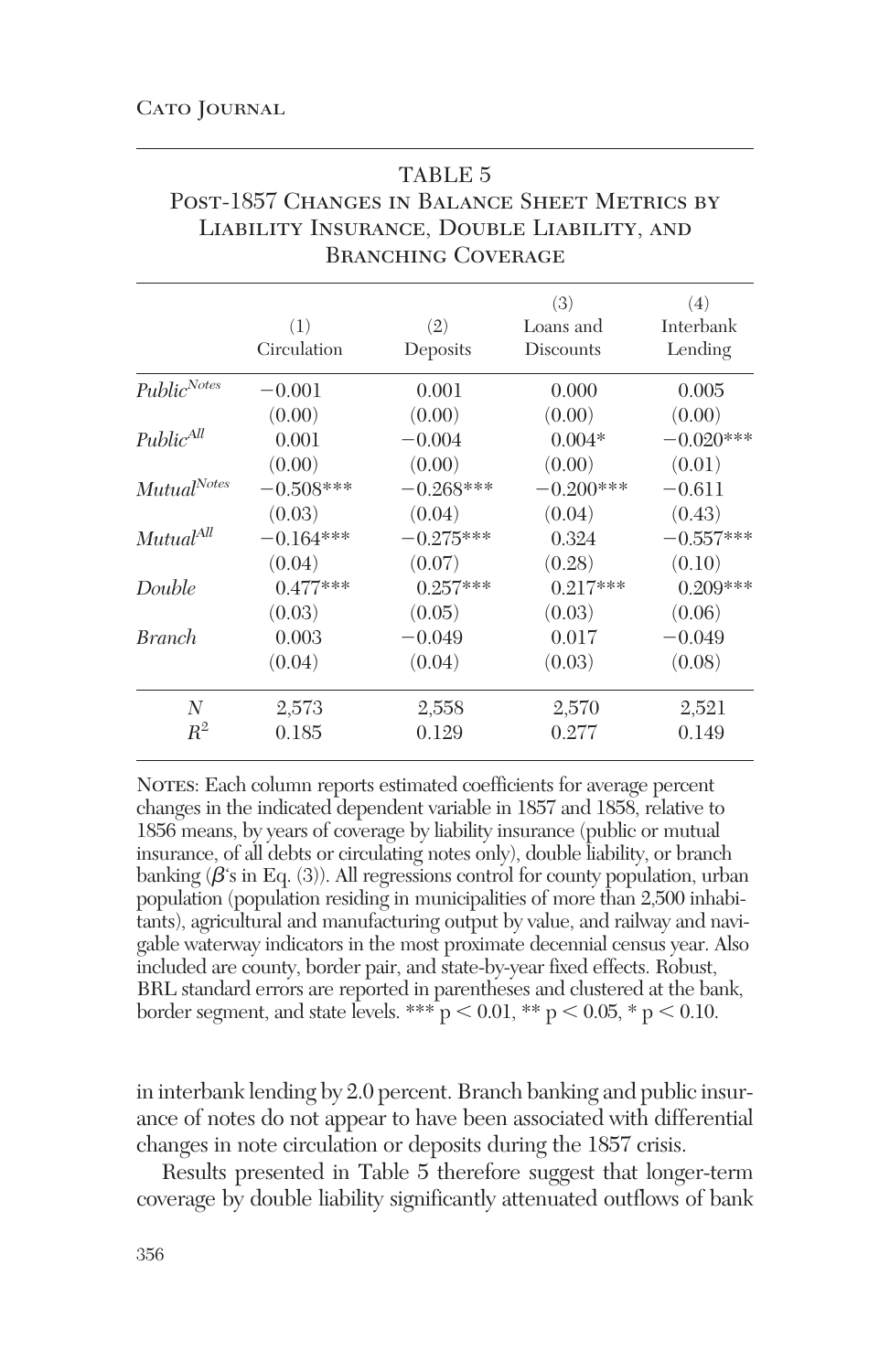deposits and declines in note circulation during the Panic of 1857. Double liability, moreover, was also associated with large relative increases in both aggregate lending and interbank lending specifically. In contrast, longer-term coverage by mutual liability insurance amplified both deposit withdrawals and contractions in note circulation, as well as declines in overall lending and interbank lending specifically. Public liability insurance and branch banking, meanwhile, were generally ineffective at mitigating credit disintermediation.

# Conclusion

I exploit historical discontinuities at contiguous county borders in the pre–Civil War United States to analyze the effectiveness of alternative policy approaches to attenuating financial instability. I find that, while longer periods of coverage by branch banking lowered the probability of bank failure in noncrisis years, and longer-term coverage by double shareholder liability lowered the probability of failure in both noncrisis and crisis years, public and mutual liability insurance generally elevated the probability of failure the longer they were in effect, in crisis as well as noncrisis years. Moreover, I find that, whereas longer-term coverage by double liability was associated with lower risk taking, the reverse was true of longer-term coverage by public insurance of circulating notes and mutual insurance. Finally, I also find that double liability attenuated, while mutual insurance amplified, credit disintermediation during crises, which suggests that the implicit, off-balance-sheet equity buffer provided by double liability may have mitigated counterparty risk during crises.

The results of this study therefore indicate that branch banking was not as effective as previous studies have estimated in attenuating the risk of bank failure. Though branching did lower the probability of bank failure the longer it was in effect, this was true only during noncrisis years. Compared to previous studies, results also suggest that public liability insurance, though generally ineffective, was not as counterproductive as previously estimated. Further research is needed to evaluate whether and how additional nuances in double liability rules, state chartering requirements, and the design and implementation of antebellum liability insurance programs—in particular, variation in capital requirements, examination standards and commission composition, and the structure of assessments—may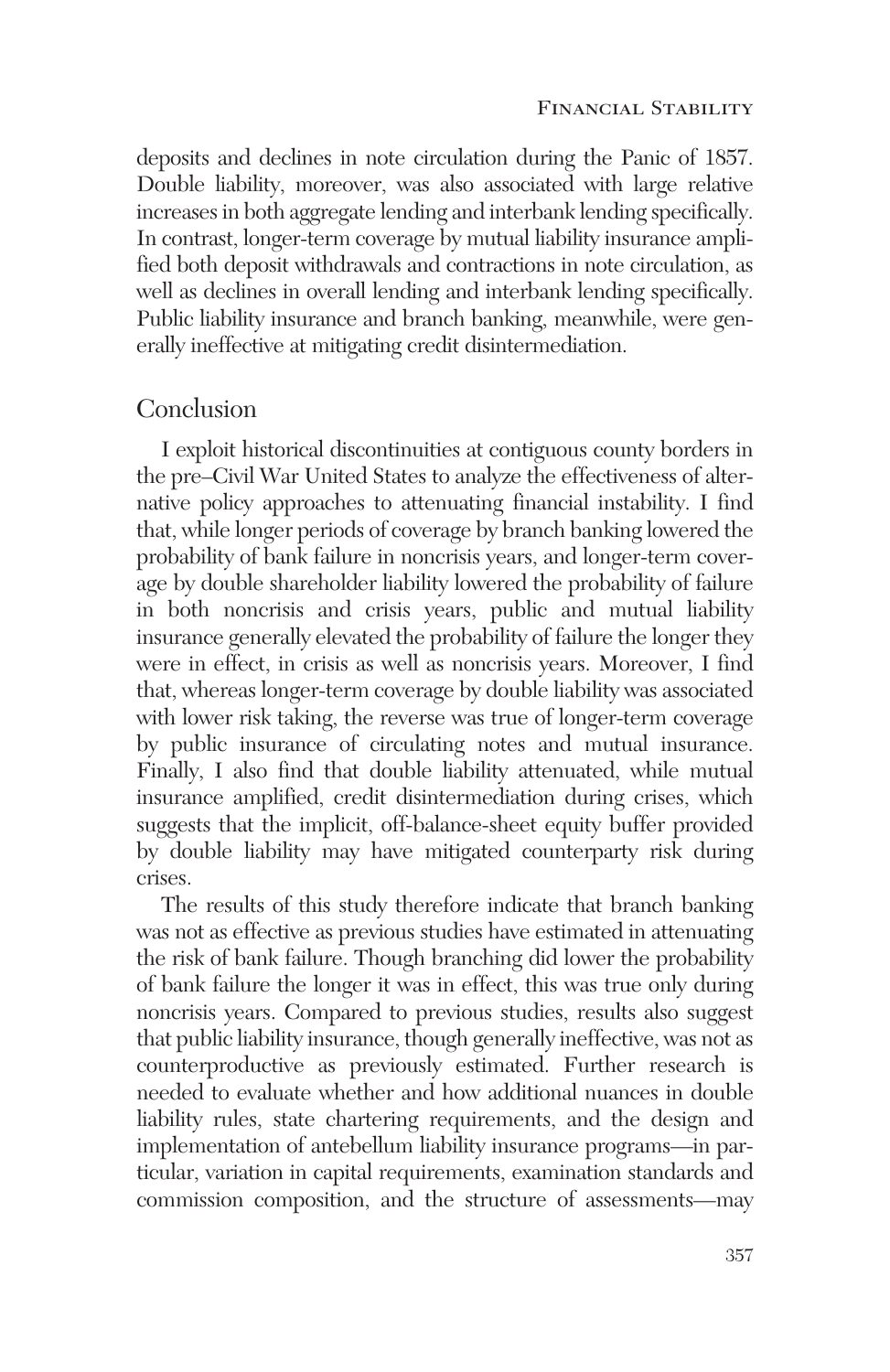have correlated with differential outcomes. Also, this and previous studies may be omitting potential interaction effects between liability insurance and double liability, and between double liability and branching. Last, future research should examine the possibility of economic tradeoffs between financial stability, on the one hand, and broad credit provision and industrial and infrastructural development, on the other hand.

# References

- Angrist, J., and Pischke, S. (2008) *Mostly Harmless Econometrics*. Princeton: Princeton University Press.
- Bodenhorn, H. (2003) *State Banking in Early America: A New Economic History*. New York: Oxford University Press.

(2016) "Extended Liability at Early American Banks." Mimeo.

- Bulow, J., and Klemperer, P. (2013) "Market-Based Bank Capital Regulation." Mimeo.
- Calomiris, C. (1989) "Deposit Insurance: Lessons from the Record." Federal Reserve Bank of Chicago, *Economic Perspectives* (May/June): 10–30.

(1990) "Is Deposit Insurance Necessary? A Historical Perspective." *Journal of Economic History* 50: 283–95.

Calomiris, C. and Jaremski, M. (2016a) "Deposit Insurance: Theories and Facts." NBER Working Paper No. 22223.

(2016b) "Stealing Deposits: Deposit Insurance, Risk-Taking and the Removal of Market Discipline in Early 20th Century Banks." NBER Working Paper No. 22692.

- Calomiris, C., and Mason, J. (2003) "Consequences of Bank Distress during the Great Depression." *American Economic Review* 93 (3): 937–47.
- Calomiris, C., and Schweikart, L. (1991) "The Panic of 1857: Origins, Transmission, and Containment." *Journal of Economic History* 51 (4): 807–34.
- Cameron, A.; Gelbach, J.; and Miller, D. (2006) "Robust Inference with Multi-Way Clustering." NBER Technical Working Paper No. 327.
- Carlson, M. (2001) "Are Branch Banks Better Survivors? Evidence from the Depression Era." Federal Reserve Board Working Paper No. 2001–51.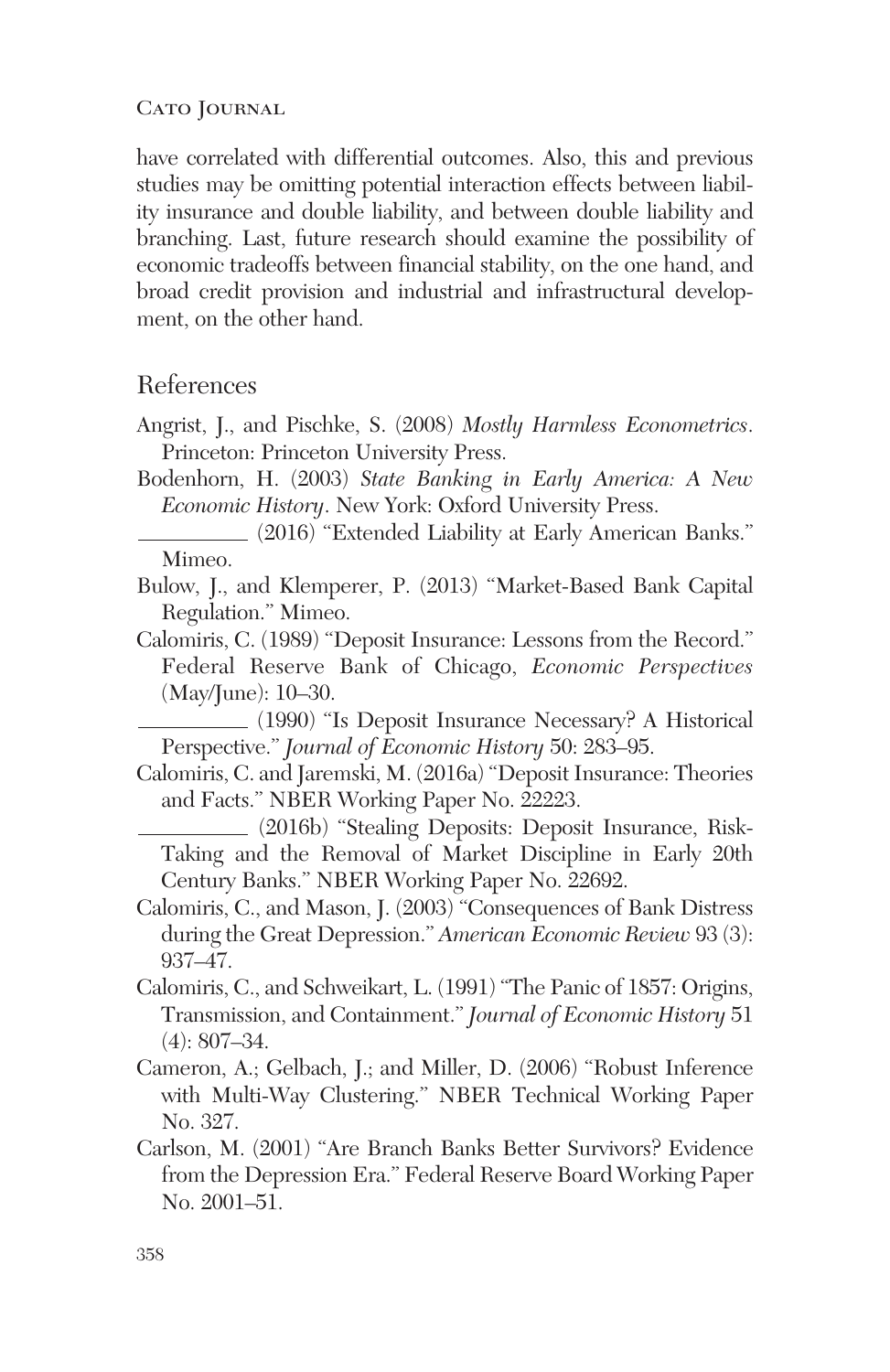Carlson, M., and Mitchener, K. (2006) "Branch Banking, Bank Competition, and Financial Stability." *Journal of Money, Credit, and Banking* 38 (5): 1293–1328.

(2009) "Branch Banking as a Device for Discipline: Competition and Bank Survivorship during the Great Depression." *Journal of Political Economy* 117 (2): 165–210.

- Chapman, J. M., and Westerfield, R. B. (1942) *Branch Banking: Its Historical and Theoretical Position in America and Abroad.* New York: Harper & Brothers.
- Deng, E., and Elyasiani, E. (2008) "Geographic Diversification, Bank Holding Company Value, and Risk."*Journal of Money, Credit and Banking* 40 (6): 1217–38.
- Dewatripont, M. and Tirole, J. (2012) "Macroeconomic Shocks and Banking Regulation." *Journal of Money, Credit, and Banking* 44  $(s2): 237-54.$
- Dewey, D. (1910) *State Banking before the Civil War*. Washington: Government Printing Office.
- Diamond, D., and Dybvig, P. (1983) "Bank Runs, Deposit Insurance, and Liquidity." *Review of Economic Studies* 51: 392–414.

(1986) "Banking Theory, Deposit Insurance, and Bank Regulation." *Journal of Business* 59: 55–68.

- Dube, A.; Lester, T.; and Reich, M. (2010) "Minimum Wage Effects across State Borders: Estimates Using Contiguous Counties." *Review of Economics and Statistics* 92 (4): 945–64.
- Egan, M. (2015) *Single Markets: Economic Integration in Europe and the United States*. Oxford: Oxford University Press.
- Esty, B. (1998) "The Impact of Contingent Liability on Commercial Bank Risk Taking." *Journal of Financial Economics* 47:189–218.
- Fang, Y., and van Lelyveld, I. (2014) "Geographic Diversification in Banking." *Journal of Financial Stability* 15: 172–81.
- Flannery, M. (2014) "Maintaining Adequate Bank Capital." *Journal of Money, Credit and Banking* 46 (s1): 157–80.
	- (2016) "Stabilizing Large Financial Institutions with Contingent Capital Certificates." *Quarterly Journal of Finance* 6 (2).
- Federal Deposit Insurance Corporation (FDIC) (1998) *A Brief History of Deposit Insurance in the United States*. Washington: FDIC.
- Grossman, R. (2001) "Double Liability and Risk Taking." *Journal of Money, Credit, and Banking* 33: 143–59.